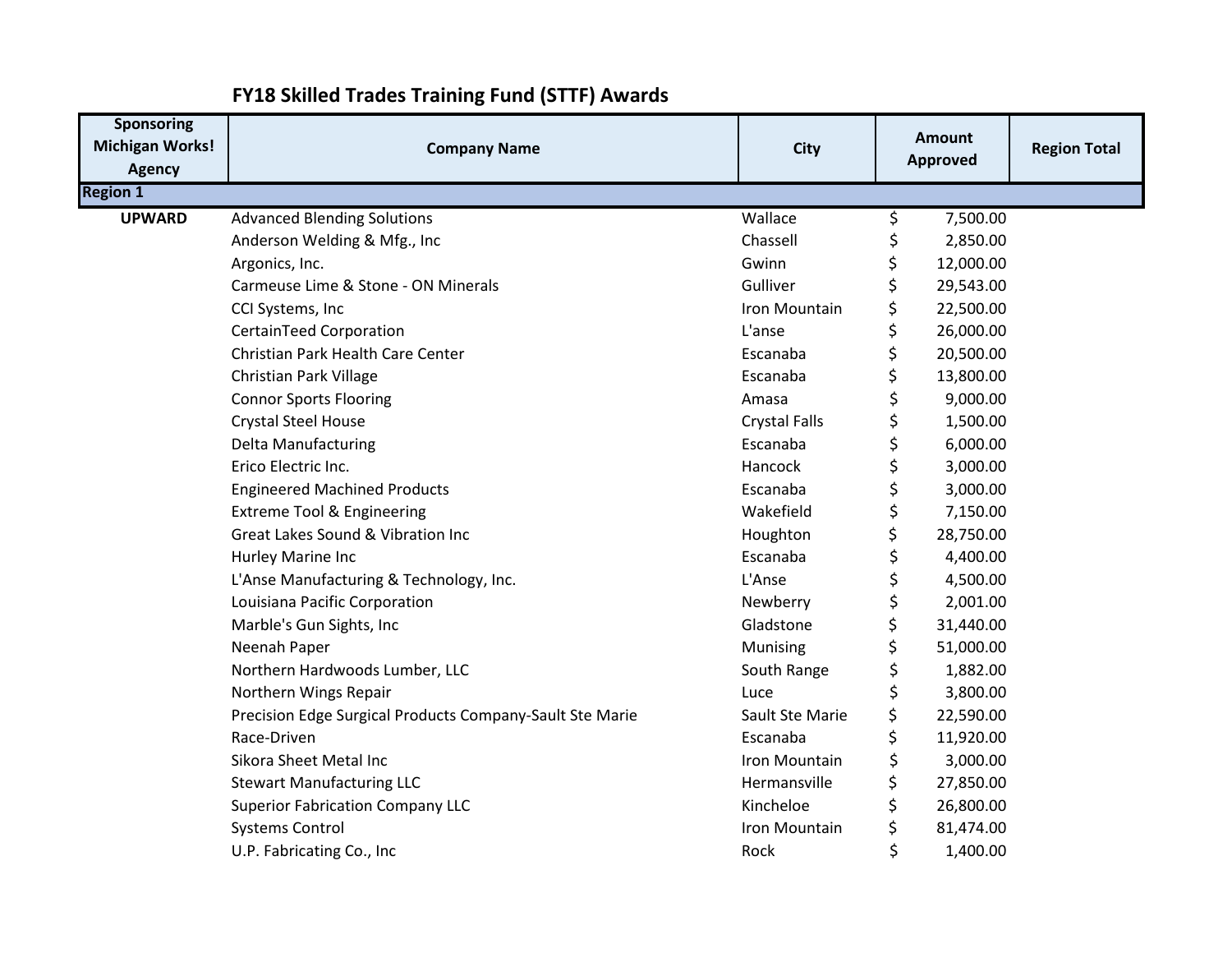|                     | UP Paper, LLC.                                             | Manistique            | \$<br>32,571.00     |            |
|---------------------|------------------------------------------------------------|-----------------------|---------------------|------------|
|                     | <b>Verso Corporation</b>                                   | Escanaba              | \$<br>146,469.00    |            |
|                     | Verso Corporation -- Verso Quinnesec LLC                   | Quinnesec             | \$<br>12,000.00     |            |
|                     | <b>Wilson Enterprises</b>                                  | Wilson                | \$<br>16,500.00     |            |
| <b>Northeast</b>    | <b>Maples Sawmill</b>                                      | Hessel                | \$<br>$3,000.00$ \$ | 677,690.00 |
| <b>Region 2</b>     |                                                            |                       |                     |            |
| <b>Capital Area</b> | <b>Consolidated Electrical Contractors - Traverse City</b> | <b>Traverse City</b>  | \$<br>3,707.64      |            |
| <b>Northwest</b>    | A.L.P. Lighting Components                                 | Charlevoix            | \$<br>17,130.00     |            |
|                     | <b>AAR Mobility Systems</b>                                | Cadillac              | \$<br>14,223.00     |            |
|                     | <b>Armor Express</b>                                       | Central Lake          | \$<br>6,750.00      |            |
|                     | Avon Automotive                                            | Cadillac              | \$<br>111,584.00    |            |
|                     | <b>Avon Protection Systems</b>                             | Cadillac              | \$<br>74,062.00     |            |
|                     | <b>B&amp;P Manufacturing</b>                               | Cadillac              | \$<br>18,628.00     |            |
|                     | <b>Bay Motor Products</b>                                  | <b>Traverse City</b>  | \$<br>12,000.00     |            |
|                     | <b>Bay Motor Products</b>                                  | <b>Traverse City</b>  | \$<br>2,250.00      |            |
|                     | Bear River Health at Walloon Lake                          | <b>Boyne Falls</b>    | \$<br>16,320.00     |            |
|                     | Big Dipper Dough Co., LLC                                  | <b>Traverse City</b>  | \$<br>2,250.00      |            |
|                     | <b>Cadillac Family Physicians PC</b>                       | Cadillac              | \$<br>5,540.00      |            |
|                     | <b>Central Industrial Manufacturing</b>                    | <b>Harbor Springs</b> | \$<br>11,760.00     |            |
|                     | Century Sun                                                | <b>Traverse City</b>  | \$<br>130,000.00    |            |
|                     | <b>Cherry Capital Foods</b>                                | <b>Traverse City</b>  | \$<br>3,750.00      |            |
|                     | <b>Cherryland Electric Cooperative</b>                     | Grawn                 | \$<br>16,500.00     |            |
|                     | <b>Cone Drive Operations</b>                               | <b>Traverse City</b>  | \$<br>110,270.00    |            |
|                     | <b>Cooley Contracting LLC</b>                              | <b>Traverse City</b>  | \$<br>3,000.00      |            |
|                     | <b>DCL</b>                                                 | Charlevoix            | \$<br>1,500.00      |            |
|                     | <b>Distinctive Glass</b>                                   | <b>Traverse City</b>  | \$<br>2,207.00      |            |
|                     | <b>Dumbarton Tool</b>                                      | Cadillac              | \$<br>3,000.00      |            |
|                     | EJ                                                         | East Jordan           | \$<br>43,369.00     |            |
|                     | <b>FIAMM Technologies LLC</b>                              | Cadillac              | \$<br>41,410.00     |            |
|                     | Food for Thought                                           | Honor                 | \$<br>6,750.00      |            |
|                     | <b>Great Lakes Children's Museum</b>                       | <b>Traverse City</b>  | \$<br>1,500.00      |            |
|                     | <b>Great Lakes Energy Cooperative</b>                      | <b>Boyne City</b>     | \$<br>36,000.00     |            |
|                     | Great Lakes Stainless, Inc                                 | <b>Traverse City</b>  | \$<br>6,750.00      |            |
|                     | <b>Great Lakes Trim</b>                                    | Williamsburg          | \$<br>3,750.00      |            |
|                     |                                                            |                       |                     |            |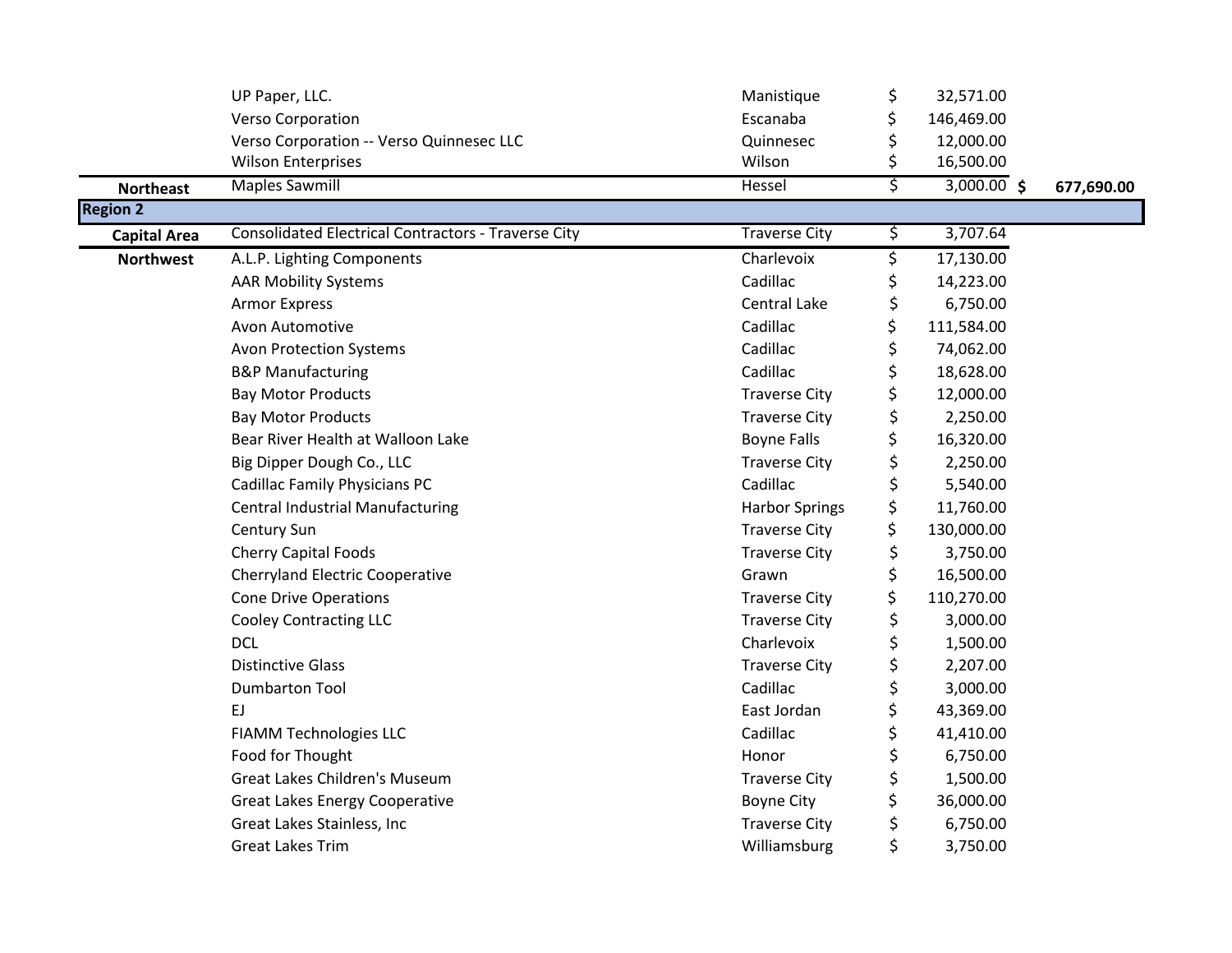| Hayes Manufacturing, Inc.                         | <b>Fife Lake</b>     | \$<br>13,500.00  |
|---------------------------------------------------|----------------------|------------------|
| <b>Higher Grounds Trading</b>                     | <b>Traverse City</b> | \$<br>6,000.00   |
| Interlochen Center for the Arts                   | Interlochen          | \$<br>6,195.00   |
| Kalkaska Screw Products, Inc                      | Kalkaska             | \$<br>8,625.00   |
| L. Mawby Winery                                   | <b>Suttons Bay</b>   | \$<br>3,000.00   |
| Lear Corporation                                  | <b>Traverse City</b> | \$<br>9,221.00   |
| Leelanau Industries                               | <b>Traverse City</b> | \$<br>6,600.00   |
| LexaMar - Magna                                   | <b>Boyne City</b>    | \$<br>44,767.00  |
| <b>M R Products</b>                               | Copemish             | \$<br>15,169.00  |
| Manthei Veneer                                    | Petoskey             | \$<br>60,155.00  |
| Master Craft Extrusion Tools,                     | Northport            | \$<br>2,800.00   |
| <b>MDC Contracting</b>                            | Charlevoix           | \$<br>68,515.00  |
| Northern Michigan Review dba Petoskey News Review | Petoskey             | \$<br>7,650.00   |
| Northwest Design Group, LLC                       | Petoskey             | \$<br>4,793.00   |
| Oneupweb                                          | <b>Traverse City</b> | \$<br>1,998.00   |
| <b>Petoskey Plastics</b>                          | Petoskey             | \$<br>37,190.00  |
| Precision Edge Surgical Products Company          | <b>Boyne City</b>    | \$<br>11,157.00  |
| Pro Image Design                                  | <b>Traverse City</b> | \$<br>15,285.00  |
| <b>Rec Boat Holdings</b>                          | Cadillac             | \$<br>118,700.00 |
| Redi-Rock International                           | Charlevoix           | \$<br>36,335.00  |
| <b>Rexair LLC</b>                                 | Cadillac             | \$<br>13,295.00  |
| Rove Estate Vineyard & Winery                     | <b>Traverse City</b> | \$<br>3,000.00   |
| Saber Tool                                        | Cadillac             | \$<br>3,000.00   |
| Saint-Gobain                                      | Williamsburg         | \$<br>3,000.00   |
| <b>SEEDS</b>                                      | <b>Traverse City</b> | \$<br>1,830.00   |
| <b>Shoreline Fruit LLC</b>                        | <b>Traverse City</b> | \$<br>8,250.00   |
| <b>Sleeping Bear Apiaries LTD</b>                 | Beulah               | \$<br>12,000.00  |
| <b>Spencer Plastics</b>                           | Cadillac             | \$<br>44,175.00  |
| Springfield, Inc.                                 | Kingsley             | \$<br>3,750.00   |
| <b>Tamarack Holdings</b>                          | <b>Traverse City</b> | \$<br>2,250.00   |
| <b>Top Line Electric</b>                          | <b>Traverse City</b> | \$<br>3,000.00   |
| Van Dam Enterprises                               | <b>Boyne City</b>    | \$<br>12,350.00  |
| Wojan Window & Door Corp.                         | Charlevoix           | \$<br>31,470.00  |
| Wolverine Power Supply Cooperative- Charlevoix    | <b>Boyne City</b>    | \$<br>3,000.00   |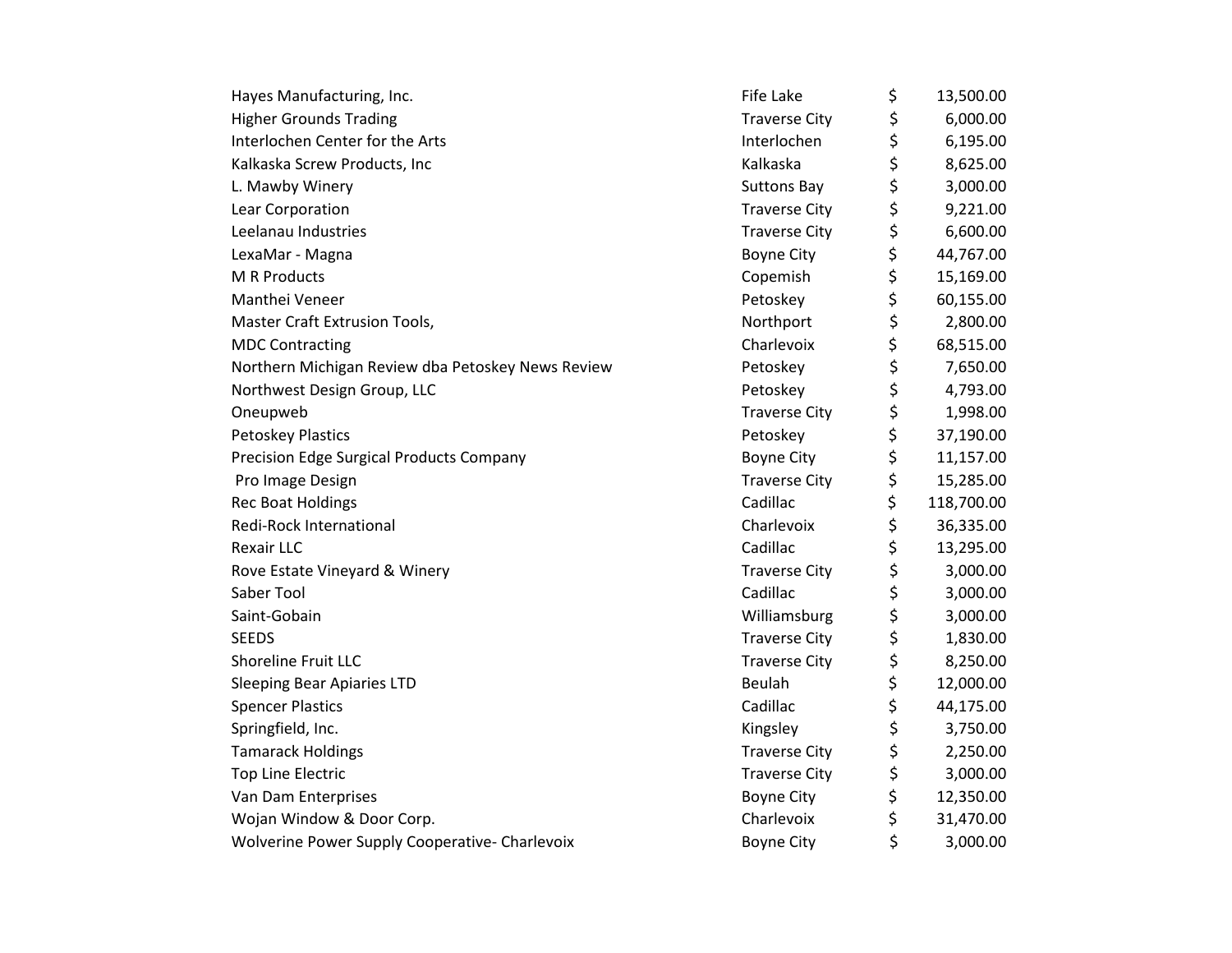|                     | Wolverine Power Supply Cooperative- Grand Traverse<br>Xpert Fulfillment | Grawn<br>Benzonia   | \$<br>\$ | 3,000.00<br>30,000.00 |              |
|---------------------|-------------------------------------------------------------------------|---------------------|----------|-----------------------|--------------|
| <b>Region 7B</b>    | <b>Elk Rapids Engineering</b>                                           | <b>Elk Rapids</b>   | \$       | 4,500.00              |              |
| <b>West Central</b> | Fab-Lite                                                                | Manistee            | \$       | $52,250.00$ \$        | 1,417,735.64 |
| <b>Region 3</b>     |                                                                         |                     |          |                       |              |
| <b>Northeast</b>    | 1010 Technology Center                                                  | Alpena              | \$       | 3,000.00              |              |
|                     | Airway Automotive                                                       | Grayling            | \$       | 400.00                |              |
|                     | <b>AJD Forest Products</b>                                              | Grayling            | \$       | 1,500.00              |              |
|                     | AJD Forest Products LP                                                  | Grayling            | \$       | 1,500.00              |              |
|                     | Arauco                                                                  | Grayling            | \$       | 293,145.00            |              |
|                     | AuSable Valley Animal Shelter                                           | Grayling            | \$       | 1,499.00              |              |
|                     | <b>Bliss Painting</b>                                                   | Alpena              | \$       | 14,405.00             |              |
|                     | Carmeuse Lime & Stone                                                   | <b>Rogers City</b>  | \$       | 33,370.00             |              |
|                     | <b>Children's Assessment Center</b>                                     | Roscommon           | \$       | 1,499.00              |              |
|                     | City of Grayling                                                        | Grayling            | \$       | 200.00                |              |
|                     | Crawford County                                                         | Grayling            | \$       | 1,200.00              |              |
|                     | Doyle Roofing                                                           | Cheboygan           |          | 7,443.00              |              |
|                     | <b>Grayling Regional Chamber of Commerce</b>                            | Grayling            | \$       | 1,499.00              |              |
|                     | <b>HB Carbide</b>                                                       | Lewiston            | \$       | 16,190.00             |              |
|                     | <b>IMM</b>                                                              | Grayling            | \$       | 12,750.00             |              |
|                     | Link Industries                                                         | <b>Indian River</b> | \$       | 23,990.00             |              |
|                     | Metalfab                                                                | Mio                 | \$       | 6,000.00              |              |
|                     | North East Michigan Rehabilitation and Opportunity Center               | Alpena              |          | 7,903.00              |              |
|                     | <b>River House</b>                                                      | Grayling            | \$       | 1,499.00              |              |
|                     | Sawmill Rural Business Incubator and Workspace                          | Roscommon           | \$       | 1,499.00              |              |
|                     | Shine Cleaning Services, Inc                                            | Grayling            | \$       | 1,500.00              |              |
|                     | Silver Leaf Sawmill                                                     | Elmira              |          | 1,500.00              |              |
|                     | <b>Springs Window Fashions</b>                                          | Grayling            | \$       | 6,200.00              |              |
|                     | Weyerhaeuser                                                            | Grayling            | \$       | 60,500.00             |              |
| <b>Northwest</b>    | Wolverine Power Supply Cooperative-Montmorency                          | Atlanta             | \$       | 6,000.00              |              |
| <b>Region 7B</b>    | <b>Griffin Beverage</b>                                                 | West Branch         | \$       | 17,975.00             |              |
|                     | <b>Ogemaw Habitat for Humanity Restore</b>                              | West Branch         | \$       | 2,800.00              |              |
|                     | <b>Ossineke Industries</b>                                              | Ossineke            | \$       | 1,795.00              |              |
|                     | Top Notch Electric, Inc                                                 | Prudenville         | \$       | 8,900.00 \$           | 537,661.00   |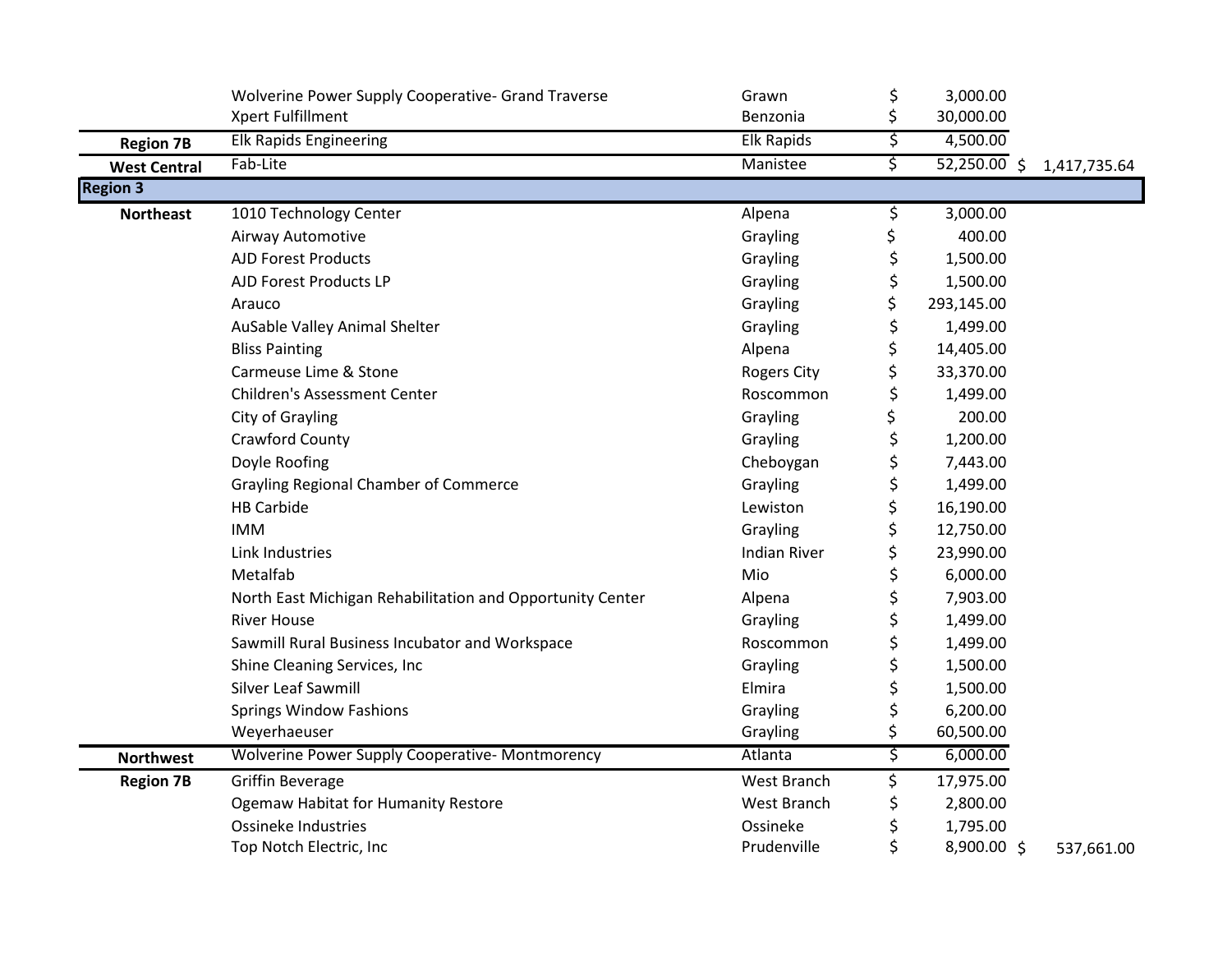| <b>Region 4</b>     |                                                      |                     |                 |
|---------------------|------------------------------------------------------|---------------------|-----------------|
| <b>Capital Area</b> | <b>APEC</b>                                          | Lake Odessa         | \$<br>998.00    |
|                     | <b>Consolidated Electrical Contractors - Wyoming</b> | Wyoming             | \$<br>4,105.00  |
|                     | Peckham, Inc. - Grand Rapids                         | <b>Grand Rapids</b> | \$<br>9,000.00  |
|                     | SandMold Systems Inc.                                | Newaygo             | \$<br>3,000.00  |
|                     | THK RHYTHM AUTOMOTIVE MICHIGAN CORPORATION           | Portland            | \$<br>91,206.00 |
|                     | THK Rhythm Automotive Michigan Corporation           | Portland            | \$<br>750.00    |
|                     | Trilogy - Heather Hills Care Center                  | <b>Grand Rapids</b> | \$<br>15,000.00 |
| <b>Northeast</b>    | <b>Holland Panels Products</b>                       | Holland             | \$<br>3,000.00  |
| <b>Northwest</b>    | Wolverine Power Supply Cooperative- Allegan          | Dorr                | \$<br>6,000.00  |
|                     | Wolverine Power Supply Cooperative- Osceola          | Hersey              | \$<br>3,000.00  |
| <b>West Central</b> | <b>AMG Operations LLC</b>                            | <b>Reed City</b>    | \$<br>2,500.00  |
|                     | Arbre Farms                                          | Walkerville         | \$<br>14,786.00 |
|                     | <b>CAM Sales</b>                                     | Ludington           | \$<br>12,000.00 |
|                     | <b>Crossroads Mobile Maintenance</b>                 | <b>Reed City</b>    | \$<br>4,200.00  |
|                     | <b>Dynamic Fremont LLC</b>                           | Fremont             | \$<br>6,000.00  |
|                     | FloraCraft                                           | Ludington           | \$<br>32,125.00 |
|                     | <b>GM Wood Products</b>                              | Newaygo             | \$<br>12,000.00 |
|                     | <b>H&amp;R Screw Machine Products</b>                | <b>Reed City</b>    | \$<br>22,070.00 |
|                     | Harbison Walker International                        | White Cloud         | \$<br>24,000.00 |
|                     | <b>House of Flavors</b>                              | Ludington           | \$<br>4,750.00  |
|                     | Indian Summer Cooperative                            | Ludington           | \$<br>6,000.00  |
|                     | Kaines West Michigan                                 | Ludington           | \$<br>38,500.00 |
|                     | Leprino Foods                                        | Remus               | \$<br>17,438.00 |
|                     | Logic Plus                                           | <b>Reed City</b>    | \$<br>7,500.00  |
|                     | Magna Mirrors of America (Newaygo)                   | Newaygo             | \$<br>72,400.00 |
|                     | Metalworks                                           | Ludington           | \$<br>88,000.00 |
|                     | Michigan Freeze Pack                                 | Hart                | \$<br>19,559.00 |
|                     | Nestle - Gerber Products                             | Fremont             | \$<br>81,000.00 |
|                     | <b>Occidental Chemical Corporation</b>               | Ludington           | \$<br>50,366.00 |
|                     | Original Footwear                                    | <b>Big Rapids</b>   | \$<br>1,500.00  |
|                     | <b>Peacock Industries</b>                            | Baldwin             | \$<br>13,500.00 |
|                     | <b>Peterson Farms</b>                                | Shelby              | \$<br>25,389.00 |
|                     | <b>ProAct Services</b>                               | Ludington           | \$<br>36,000.00 |
|                     |                                                      |                     |                 |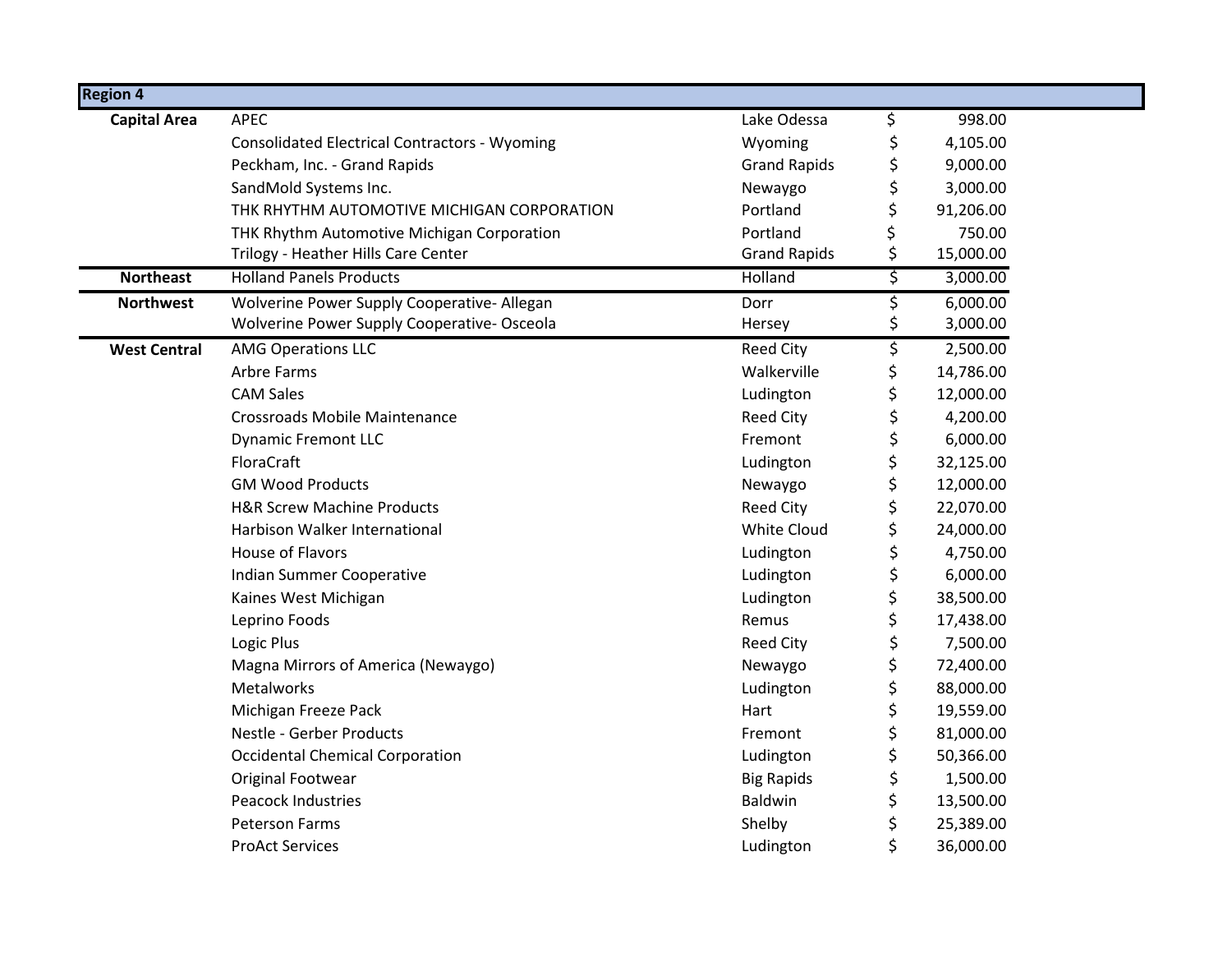|                      | Reed City Tool                             | <b>Reed City</b>     | \$<br>58,375.00  |
|----------------------|--------------------------------------------|----------------------|------------------|
|                      | <b>Safety Decals</b>                       | Ludington            | \$<br>19,950.00  |
|                      | Sync Wave                                  | Scottville           | \$<br>17,664.00  |
|                      | UACJ Automotive Group/Whitehall Industries | Ludington            | \$<br>67,100.00  |
|                      | <b>Valley City Metal Products</b>          | Shelby               | \$<br>6,528.00   |
|                      | Ventra Evart LLC                           | Evart                | \$<br>24,000.00  |
|                      | Vitro Evart                                | Evart                | \$<br>45,000.00  |
| <b>West Michigan</b> | Action Mold and Machining Inc              | <b>Grand Rapids</b>  | \$<br>48,520.00  |
|                      | <b>Action Restoration Inc</b>              | Jenison              | \$<br>6,000.00   |
|                      | <b>ADAC Automotive</b>                     | Muskegon             | \$<br>33,375.00  |
|                      | <b>Advanced Tooling Systems</b>            | <b>Comstock Park</b> | \$<br>28,500.00  |
|                      | <b>Altron Automation</b>                   | Hudsonville          | \$<br>54,007.00  |
|                      |                                            |                      |                  |
|                      | <b>Anderson Global</b>                     | Muskegon Heights     | \$<br>96,000.00  |
|                      | Andy J Egan Company, Inc                   | <b>Grand Rapids</b>  | \$<br>4,350.00   |
|                      | Appledorn Assisted Living Center - North   | Holland              | \$<br>4,500.00   |
|                      | Appledorn Assisted Living Center - South   | Holland              | \$<br>4,500.00   |
|                      | Armock Mechanical Contractors, Inc         | Sparta               | \$<br>1,450.00   |
|                      | ArtiFlex                                   | <b>Grand Rapids</b>  | \$<br>91,495.00  |
|                      | <b>Aspen Surgical Products</b>             | Caledonia            | \$<br>114,240.00 |
|                      | <b>Autocam Medical</b>                     | Kentwood             | \$<br>30,000.00  |
|                      | <b>Autocam Precision Components Group</b>  | Kentwood             | \$<br>54,708.00  |
|                      | Autodie LLC                                | <b>Grand Rapids</b>  | \$<br>74,378.00  |
|                      | <b>AvaSure Holdings</b>                    | Belmont              | \$<br>25,855.00  |
|                      | <b>BCN Techincal Services, Inc</b>         | Hastings             | \$<br>15,000.00  |
|                      | <b>Belmont Engineered Plastics</b>         | Belmont              | \$<br>35,060.00  |
|                      | <b>Benteler Automotive</b>                 | <b>Grand Rapids</b>  | \$<br>11,216.00  |
|                      | <b>Bradford White</b>                      | Middleville          | \$<br>100,000.00 |
|                      | <b>Bucher Hydraulics</b>                   | <b>Grand Rapids</b>  | \$<br>25,055.00  |
|                      | <b>Buist Electric</b>                      | <b>Byron Center</b>  | \$<br>127,480.00 |
|                      | <b>Burgess Concrete Construction</b>       | Moline               | \$<br>13,995.00  |
|                      | <b>Butterball Farms</b>                    | <b>Grand Rapids</b>  | \$<br>84,327.00  |
|                      | <b>Camcar Plastics Inc</b>                 | Muskegon             | \$<br>10,500.00  |
|                      | Carbon Green BioEnergy, LLC                | Lake Odessa          | \$<br>6,000.00   |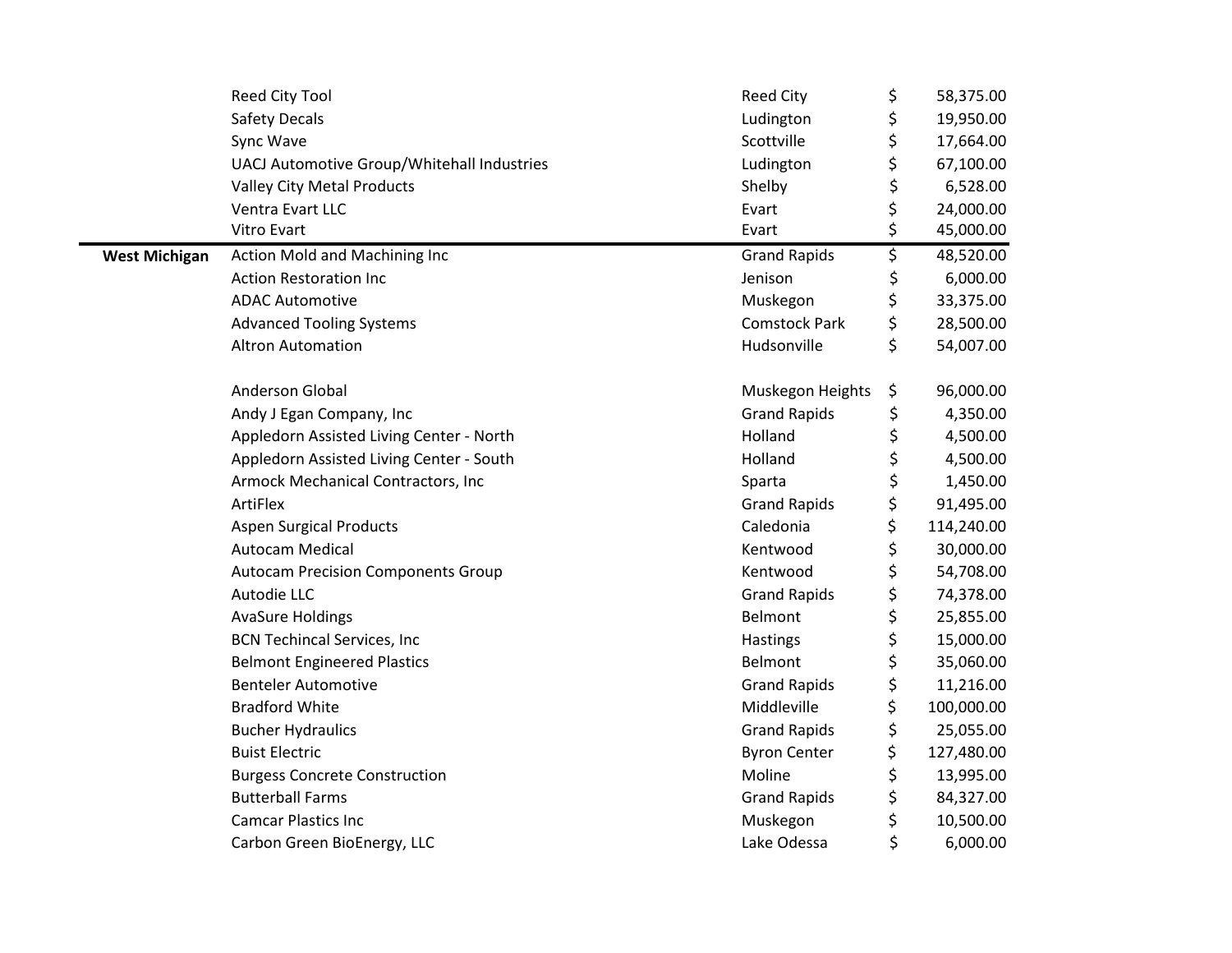| Cascade Die Casting Group - Great Lakes<br>Cascade Die Casting Group - Mid State<br><b>Cascade Engineering</b><br><b>CG Automation &amp; Fixture</b> | Sparta<br><b>Grand Rapids</b><br><b>Grand Rapids</b><br><b>Comstock Park</b><br>Walker<br>Montague | \$<br>\$<br>\$<br>\$ | 14,249.00<br>13,860.00<br>75,900.00<br>30,800.00 |
|------------------------------------------------------------------------------------------------------------------------------------------------------|----------------------------------------------------------------------------------------------------|----------------------|--------------------------------------------------|
|                                                                                                                                                      |                                                                                                    |                      |                                                  |
|                                                                                                                                                      |                                                                                                    |                      |                                                  |
|                                                                                                                                                      |                                                                                                    |                      |                                                  |
|                                                                                                                                                      |                                                                                                    |                      |                                                  |
| <b>Challenge MFG</b>                                                                                                                                 |                                                                                                    | \$                   | 112,800.00                                       |
| Chassix                                                                                                                                              |                                                                                                    | \$                   | 17,754.00                                        |
| Cherry Street Services dba Cherry Health                                                                                                             | <b>Grand Rapids</b>                                                                                | \$                   | 75,000.00                                        |
| <b>Comfort Research</b>                                                                                                                              | <b>Grand Rapids</b>                                                                                | \$                   | 129,465.00                                       |
| <b>Commercial Tool &amp; Die</b>                                                                                                                     | <b>Comstock Park</b>                                                                               | \$                   | 36,000.00                                        |
| <b>Competition Engineering</b>                                                                                                                       | Marne                                                                                              | \$                   | 9,000.00                                         |
| <b>Concept Tooling Systems</b>                                                                                                                       | <b>Grand Rapids</b>                                                                                | \$                   | 10,500.00                                        |
| <b>CQL</b>                                                                                                                                           | <b>Grand Rapids</b>                                                                                | \$                   | 24,650.00                                        |
| <b>Crandall Office Furniture</b>                                                                                                                     | Greenville                                                                                         | \$                   | 5,405.00                                         |
| <b>Crystal Flash</b>                                                                                                                                 | <b>Grand Rapids</b>                                                                                | \$                   | 39,310.00                                        |
| CTC Acquisition Company, LLC dba Grand Rapids Controls, LLC                                                                                          | Rockford                                                                                           | \$                   | 21,130.00                                        |
| CUP Acquisition LLC dba Custom Profile                                                                                                               | <b>Grand Rapids</b>                                                                                | \$                   | 40,490.00                                        |
| DeWys Engineering                                                                                                                                    | Coopersville                                                                                       | \$                   | 4,690.00                                         |
| DeWys Manufacturing Inc                                                                                                                              | Marne                                                                                              | \$                   | 27,305.00                                        |
| <b>DHE Plumbing and Mechanical</b>                                                                                                                   | Hudsonville                                                                                        | \$                   | 22,500.00                                        |
| Die Cad Group                                                                                                                                        | <b>Grand Rapids</b>                                                                                | \$                   | 64,500.00                                        |
| Die-Tech + Engineering                                                                                                                               | <b>Grand Rapids</b>                                                                                | \$                   | 22,500.00                                        |
| Digital Tool & Die, Inc.                                                                                                                             | Grandville                                                                                         | \$                   | 118,250.00                                       |
| DME - Milacron                                                                                                                                       | Greenville                                                                                         | \$                   | 134,025.00                                       |
| Driesenga & Associates, Inc                                                                                                                          | Holland                                                                                            | \$                   | 24,096.00                                        |
| <b>Dynamic Conveyor Corporation</b>                                                                                                                  | Muskegon                                                                                           | \$                   | 12,180.00                                        |
| Eagle Industrial Group                                                                                                                               | <b>Comstock Park</b>                                                                               | \$                   | 4,500.00                                         |
| Eclipse Tool & Die, Inc                                                                                                                              | Wayland                                                                                            | \$                   | 9,255.00                                         |
| <b>EIKENHOUT INC</b>                                                                                                                                 | <b>Grand Rapids</b>                                                                                | \$                   | 9,000.00                                         |
| Elevator Up                                                                                                                                          | <b>Grand Rapids</b>                                                                                | \$                   | 17,214.00                                        |
| Ely Manor Nursing & Rehabilitation Center                                                                                                            | Allegan                                                                                            | \$                   | 25,940.00                                        |
| Elzinga & Volkers Construction Prof                                                                                                                  | Holland                                                                                            | \$                   | 30,420.00                                        |
| <b>Emerald Corporation</b>                                                                                                                           | <b>Grand Rapids</b>                                                                                | \$                   | 12,682.00                                        |
| <b>Engineered Tooling Systems</b>                                                                                                                    | Walker                                                                                             | \$                   | 12,000.00                                        |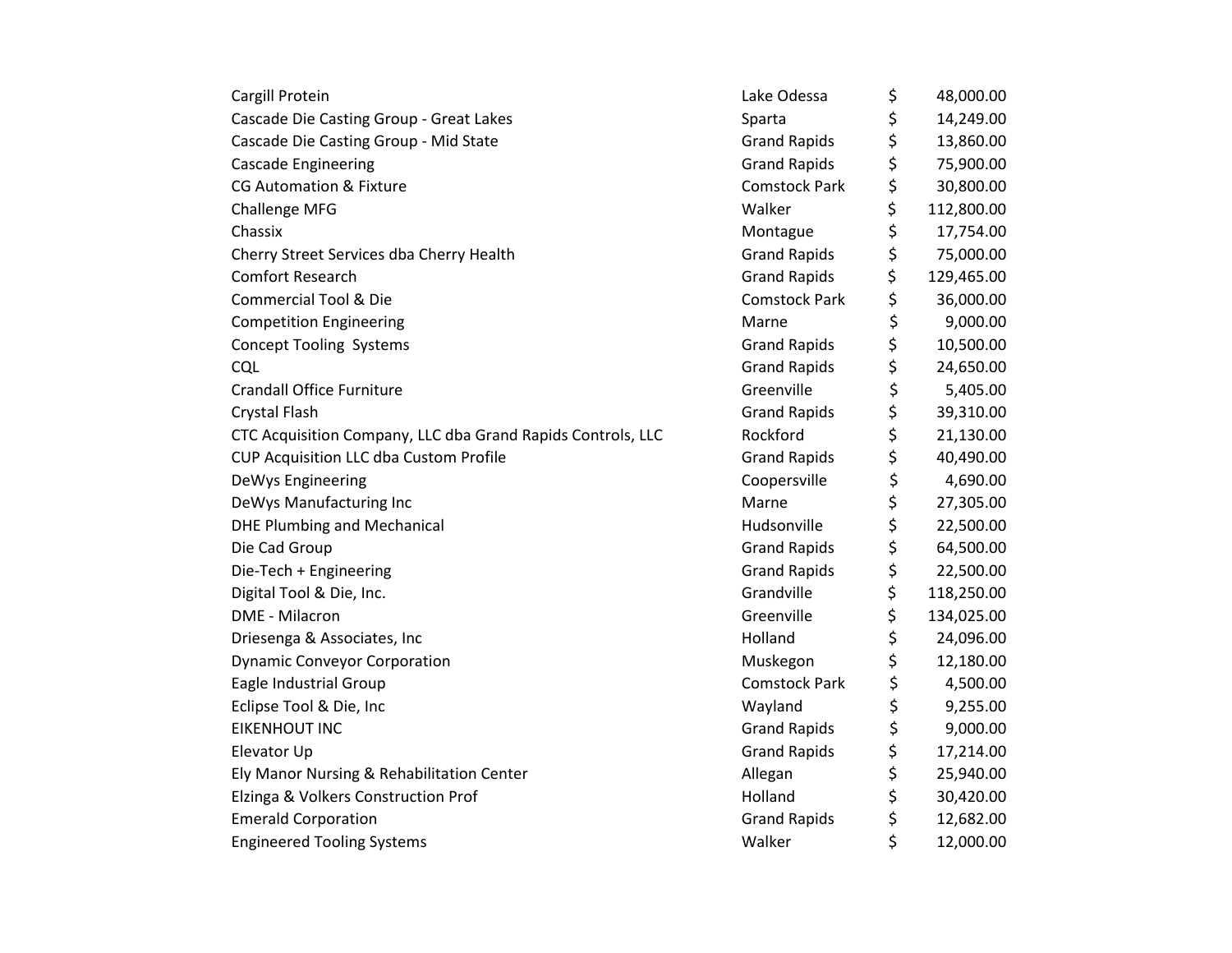| <b>ESPEC North America</b>                                     | Hudsonville         | \$<br>139,587.00 |
|----------------------------------------------------------------|---------------------|------------------|
| Fairlife                                                       | Coopersville        | \$<br>45,000.00  |
| Federal Mogul, LLC                                             | Greenville          | \$<br>50,400.00  |
| Feyen Zylstra                                                  | <b>Grand Rapids</b> | \$<br>52,500.00  |
| Firstronic                                                     | <b>Grand Rapids</b> | \$<br>102,000.00 |
| Fleetwood Group                                                | Holland             | \$<br>9,995.00   |
| Flexfab                                                        | Hastings            | \$<br>15,000.00  |
| <b>Flow-Rite Controls LLC</b>                                  | <b>Byron Center</b> | \$<br>7,500.00   |
| Fogg Filler                                                    | Holland             | \$<br>105,467.00 |
| <b>Freedom Tool and Manufacturing</b>                          | Muskegon            | \$<br>4,932.00   |
| General Die & Engineering                                      | <b>Grand Rapids</b> | \$<br>6,000.00   |
| <b>Gentex Corporation</b>                                      | Zeeland             | \$<br>64,500.00  |
| <b>Genzink Steel</b>                                           | Holland             | \$<br>71,230.00  |
| <b>Grand Pines Assisted Living Center</b>                      | Grand haven         | \$<br>4,500.00   |
| <b>Grand Rapids Chair Company</b>                              | <b>Byron Center</b> | \$<br>39,191.00  |
| <b>Great Lakes Triad Packaging Co</b>                          | Kentwood            | \$<br>10,500.00  |
| Greenville Tool & Die                                          | Greenville          | \$<br>34,500.00  |
| <b>Guo Ji Tooling Systems</b>                                  | <b>Grand Rapids</b> | \$<br>3,000.00   |
| Hastings Fiber Glass Products, Inc                             | Hastings            | \$<br>1,293.00   |
| Health Net of West Michigan                                    | <b>Grand Rapids</b> | \$<br>1,460.00   |
| Hearthside Food Solutions, LLC                                 | Kentwood            | \$<br>42,090.00  |
| <b>Herbuck Poultry Ranch</b>                                   | Saranac             | \$<br>69,500.00  |
| <b>Herman Miller</b>                                           | Zeeland             | \$<br>228,075.00 |
| High Point Electric                                            | Belmont             | \$<br>21,000.00  |
| <b>Holland Hospital</b>                                        | Holland             | \$<br>79,011.00  |
| Holland Plastics Corporation d/b/a Anderson Technologies, Inc. | Grand haven         | \$<br>10,790.00  |
| <b>Hot Stamp Tooling Systems</b>                               | <b>Grand Rapids</b> | \$<br>4,500.00   |
| Howmet Corporation (aka Arconic)                               | Whitehall           | \$<br>132,937.00 |
| HR Solutions Group of West Michigan LLC                        | Zeeland             | \$<br>2,895.00   |
| Hudsonville Creamery & Ice Cream                               | Holland             | \$<br>72,000.00  |
| Hulst Jepsen Physical Therapy                                  | <b>Grand Rapids</b> | \$<br>43,412.50  |
| Hutchinson Antivibration Systesm, inc                          | <b>Grand Rapids</b> | \$<br>62,960.00  |
| Hutt Trucking Co.                                              | Hudsonville         | \$<br>27,000.00  |
| i3 Business Solutions                                          | <b>Grand Rapids</b> | \$<br>1,500.00   |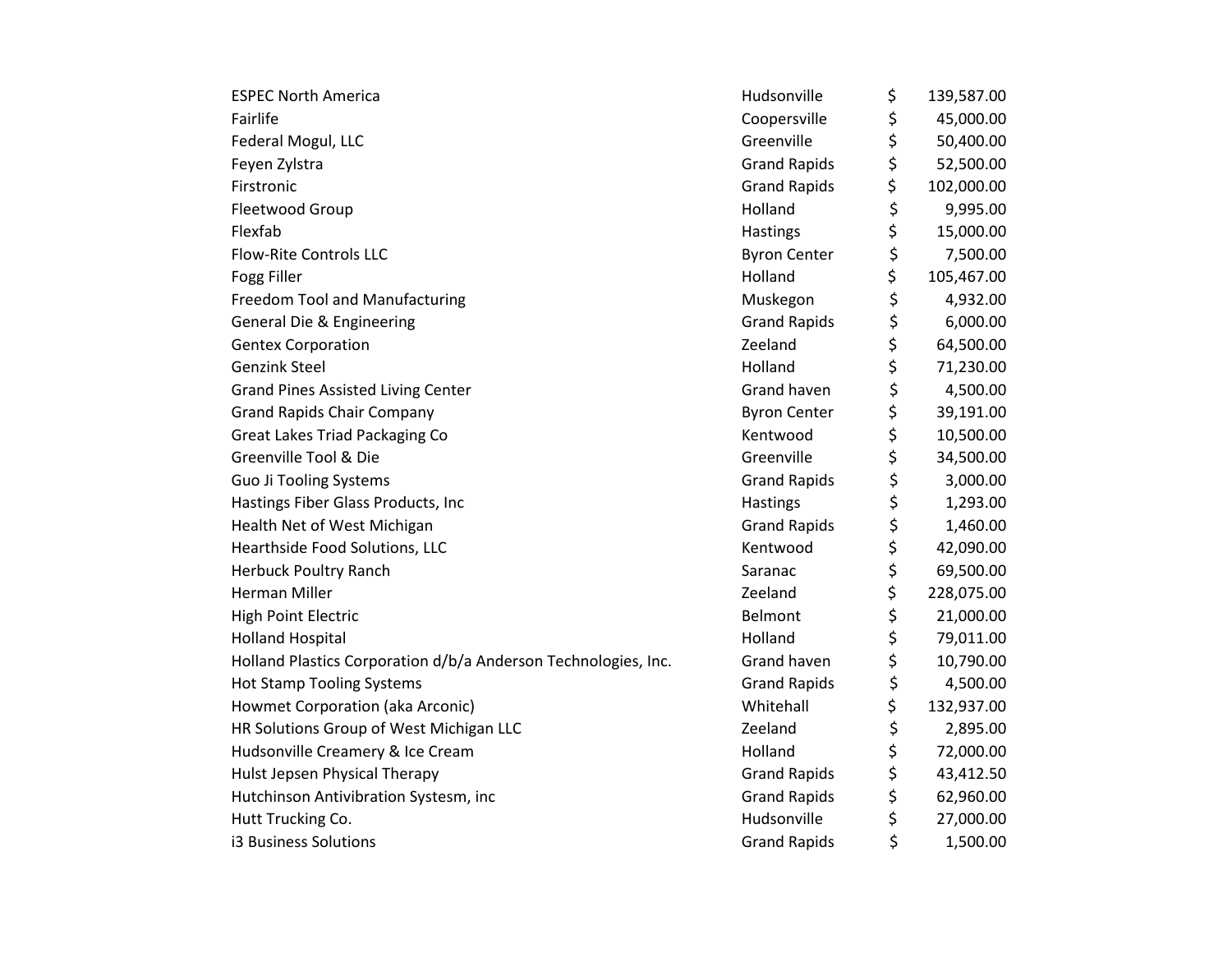| Inglass USA Inc                                    | <b>Byron Center</b>     | \$<br>28,745.00  |
|----------------------------------------------------|-------------------------|------------------|
| ITW Powertrain Metals (ITW Drawform)               | Zeeland                 | \$<br>44,694.00  |
| Jireh Metal Products                               | Grandville              | \$<br>15,000.00  |
| John Ball Zoo                                      | <b>Grand Rapids</b>     | \$<br>18,355.00  |
| Johnson Technology                                 | Muskegon                | \$<br>56,400.00  |
| <b>JOST International</b>                          | <b>Grand Haven</b>      | \$<br>43,770.00  |
| JSK Specialties, Inc                               | Zeeland                 | \$<br>4,500.00   |
| <b>K&amp;R Truck Sales</b>                         | Holland                 | \$<br>31,500.00  |
| <b>K&amp;W Tool and Machine</b>                    | Greenville              | \$<br>10,500.00  |
| Kalamazoo Mechanical, Inc                          | Kalamazoo               | \$<br>2,900.00   |
| Kent Companies                                     | <b>Grand Rapids</b>     | \$<br>19,560.00  |
| Key Gas Components, Inc                            | Allegan                 | \$<br>23,620.00  |
| K-Line Industries                                  | Holland                 | \$<br>14,946.00  |
| Koops,                                             | Holland                 | \$<br>34,180.00  |
| Koppel Industries                                  | <b>Norton Shores</b>    | \$<br>6,663.50   |
| L & W Engineering (Plant 3)                        | Holland                 | \$<br>5,388.00   |
| L-3 Combat Propulsion Systems                      | Muskegon                | \$<br>39,046.00  |
| Lacks Enterprises, inc                             | <b>Grand Rapids</b>     | \$<br>86,814.00  |
| Lakeland Finishing Corp.                           | <b>Grand Rapids</b>     | \$<br>14,068.00  |
| Lauren Manufacturing                               | Spring Lake             | \$<br>13,088.00  |
| Litehouse Inc                                      | Lowell                  | \$<br>67,004.00  |
| Lumbermen's Inc                                    | <b>Grand Rapids</b>     | \$<br>48,250.00  |
| <b>Magna Engineered Glass</b>                      | <b>Holland Township</b> | \$<br>141,238.00 |
| Magna Mirrors of American Inc. dba Mirrors Holland | Holland                 | \$<br>77,102.00  |
| Mark-Maker                                         | Wyoming                 | \$<br>33,000.00  |
| Mary Free Bed Rehabilitation Hospital              | <b>Grand Rapids</b>     | \$<br>73,239.00  |
| <b>Material Transfer &amp; Storage</b>             | Allegan                 | \$<br>31,500.00  |
| <b>MEC</b>                                         | <b>Byron Center</b>     | \$<br>59,811.00  |
| Medbio, Inc                                        | <b>Grand Rapids</b>     | \$<br>38,883.00  |
| Mercy Health Grand Rapids                          | <b>Grand Rapids</b>     | \$<br>52,760.00  |
| Mercy Health Muskegon                              | Muskegon                | \$<br>30,000.00  |
| Meridian, Inc                                      | Spring Lake             | \$<br>139,684.00 |
| <b>Metal Flow</b>                                  | Holland                 | \$<br>18,360.00  |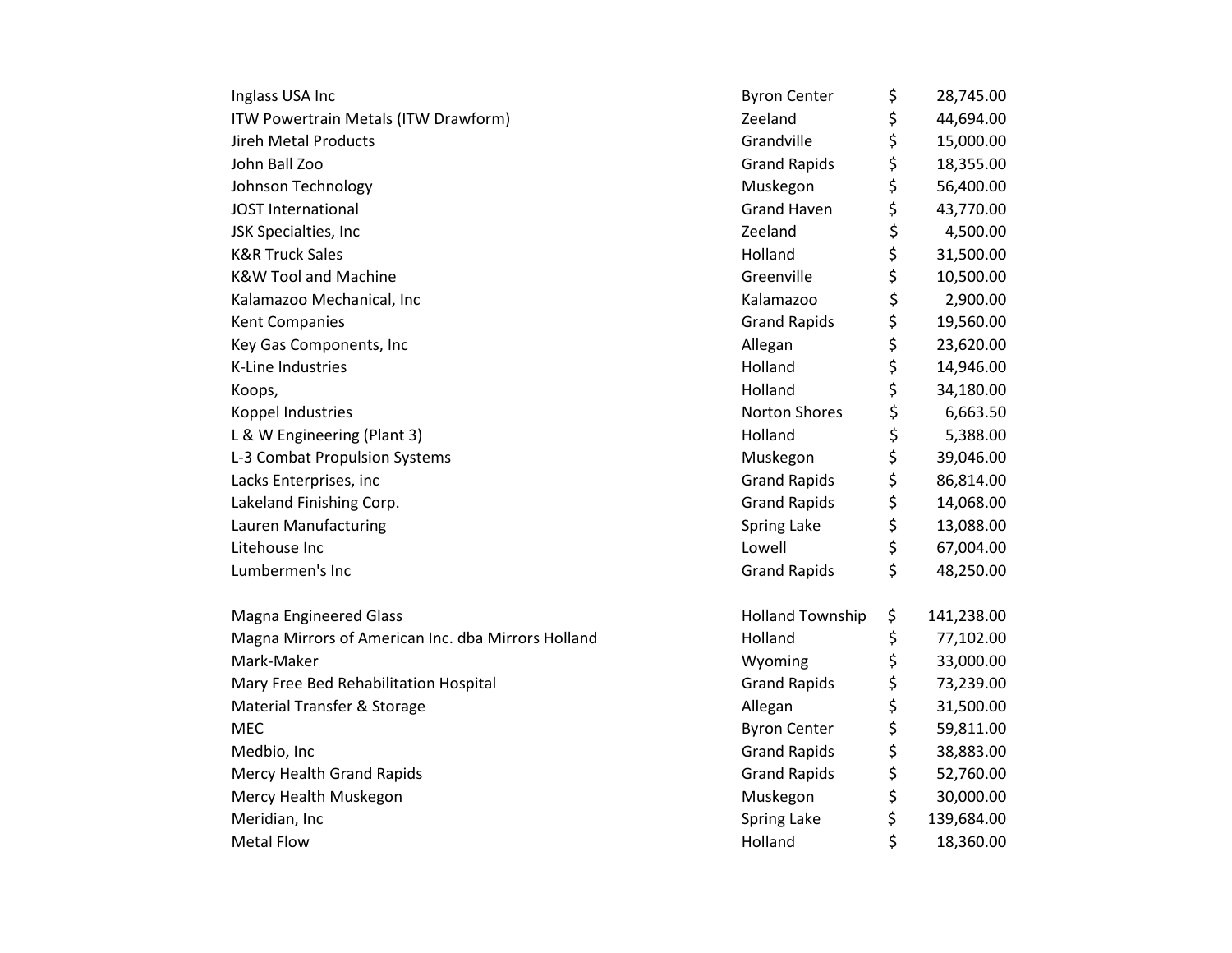| Metal Technologies-Ravenna Ductile Iron Plant  | Ravenna              | \$<br>18,000.00  |
|------------------------------------------------|----------------------|------------------|
| Metro Health - University of Michigan Health   | Wyoming              | \$<br>101,750.00 |
| Metron Integrated Health Systems of Big Rapids | <b>Big Rapids</b>    | \$<br>7,500.00   |
| Metron of Belding                              | <b>Belding</b>       | \$<br>7,500.00   |
| <b>Metron of Cedar Springs</b>                 | <b>Cedar Springs</b> | \$<br>7,500.00   |
| Metron of Forest Hills                         | <b>Grand Rapids</b>  | \$<br>7,500.00   |
| Metron of Greenville                           | Greenville           | \$<br>7,500.00   |
| <b>Metron of Lamont</b>                        | Lamont               | \$<br>7,500.00   |
| <b>MFP Automation Engineering</b>              | Hudsonville          | \$<br>19,385.00  |
| Michigan Spring and Stamping                   | Muskegon             | \$<br>61,394.00  |
| Michigan Turkey Producers, Inc.                | <b>Grand Rapids</b>  | \$<br>23,248.00  |
| Mico Industries                                | Kentwood             | \$<br>45,202.00  |
| <b>Micron Manufacturing</b>                    | <b>Grand Rapids</b>  | \$<br>48,540.00  |
| Middleville Tool & Die                         | Middleville          | \$<br>95,623.00  |
| <b>Mold Tooling Systems</b>                    | <b>Grand Rapids</b>  | \$<br>3,000.00   |
| Monroe, LLC                                    | <b>Grand Rapids</b>  | \$<br>27,887.00  |
| Multi-Lab                                      | Spring Lake          | \$<br>16,350.00  |
| <b>Next Level Manufacturing</b>                | Jenison              | \$<br>12,607.00  |
| Northwest Kent Mechanical                      | <b>Cedar Springs</b> | \$<br>2,900.00   |
| <b>NPR of America</b>                          | <b>Grand Haven</b>   | \$<br>34,873.00  |
| <b>Nucraft Furniture Company</b>               | <b>Comstock Park</b> | \$<br>37,776.00  |
| Nuvar                                          | Holland              | \$<br>28,500.00  |
| <b>NVINT</b>                                   | Kentwood             | \$<br>9,000.00   |
| ODL                                            | Zeeland              | \$<br>37,849.00  |
| Open Systems Technologies DE                   | <b>Grand Rapids</b>  | \$<br>29,391.00  |
| Parker Hannifin Corporation                    | Otsego               | \$<br>12,000.00  |
| Parkway Electric & Communications, LLC         | Holland              | \$<br>31,500.00  |
| <b>Perception Engineering</b>                  | Allendale            | \$<br>5,600.00   |
| Perceptive Industries                          | Plainwell            | \$<br>11,900.00  |
| Perrigo Company - Allegan                      | Allegan              | \$<br>124,794.00 |
| Perrigo Company - Holland                      | Holland              | \$<br>48,000.00  |
| Port City Group                                | Muskegon             | \$<br>81,680.00  |
| Porter Corp.                                   | Holland              | \$<br>15,995.00  |
| <b>Portland Products</b>                       | Portland             | \$<br>36,720.00  |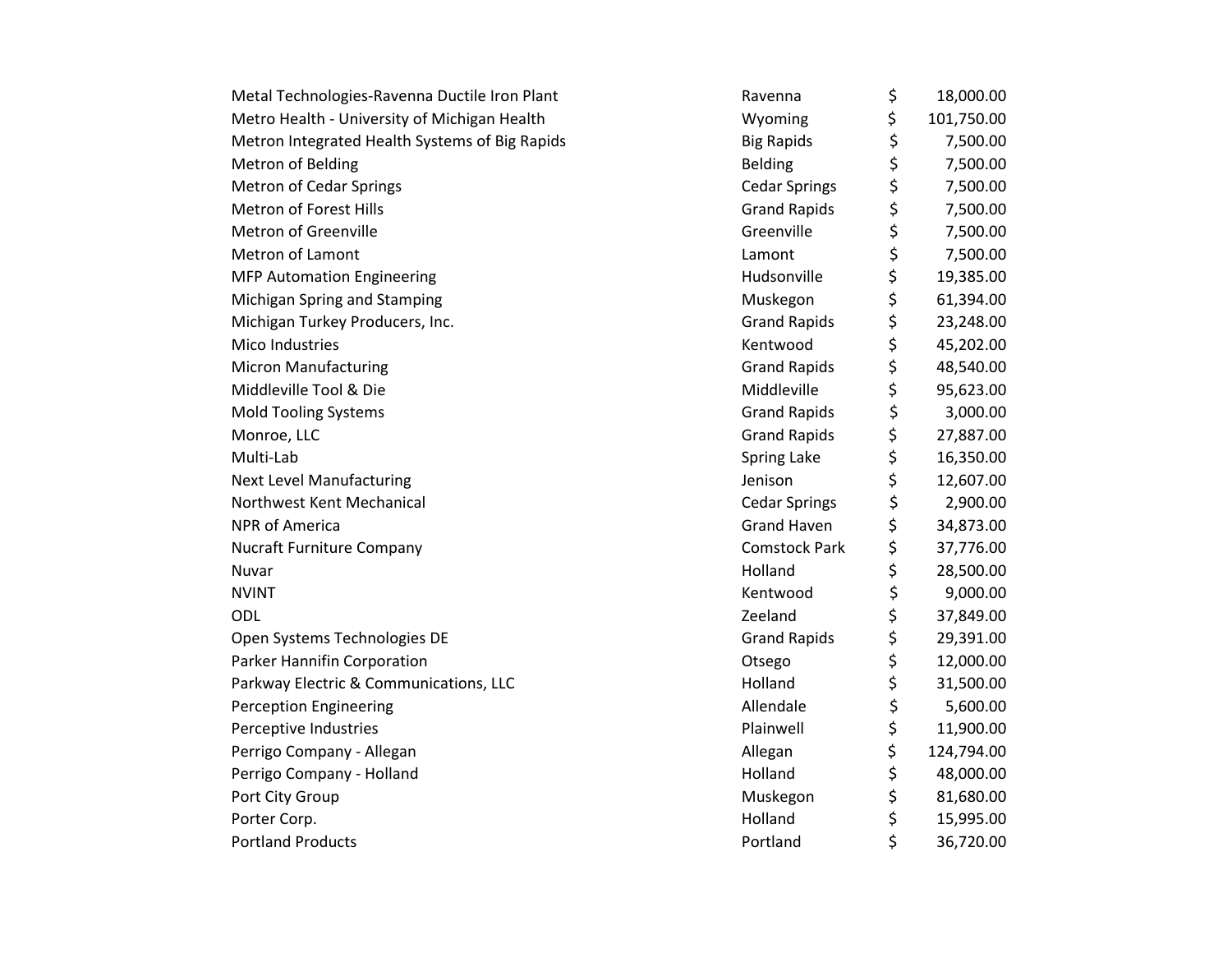| Pridgeon and Clay                                 | <b>Grand Rapids</b>  | \$<br>79,500.00  |
|---------------------------------------------------|----------------------|------------------|
| <b>Quality Tool and Stamping</b>                  | Muskegon Heights     | \$<br>6,000.00   |
| Railside Assisted Living Center                   | <b>Byron Center</b>  | \$<br>4,500.00   |
| Ranir                                             | <b>Grand Rapids</b>  | \$<br>39,309.00  |
| <b>Rapid Tooling Systems</b>                      | <b>Grand Rapids</b>  | \$<br>9,000.00   |
| Rapid-Line, Inc.                                  | Wyoming              | \$<br>42,346.00  |
| <b>Real IT Solutions</b>                          | <b>Comstock Park</b> | \$<br>4,488.00   |
| <b>Reliance Finishing</b>                         | <b>Grand Rapids</b>  | \$<br>4,826.00   |
| <b>Rest Haven Homes</b>                           | <b>Grand Rapids</b>  | \$<br>8,908.00   |
| <b>River City Mechanical</b>                      | <b>Comstock Park</b> | \$<br>36,000.00  |
| River City Rollform                               | Muskegon             | \$<br>6,000.00   |
| <b>Ropes Courses</b>                              | Allegan              | \$<br>35,900.00  |
| Royal Technologies                                | Hudsonville          | \$<br>30,000.00  |
| Sales Pad                                         | <b>Grand Rapids</b>  | \$<br>31,895.00  |
| <b>Scherdel Sales &amp; Technology</b>            | Muskegon             | \$<br>31,350.00  |
| Seabrook Plastics, Inc                            | Muskegon             | \$<br>14,240.00  |
| Seminole Shores Living Center                     | <b>Norton Shores</b> | \$<br>4,500.00   |
| Shape Corp.                                       | <b>Grand Haven</b>   | \$<br>43,333.00  |
| Sheldon Meadows Assisted Living Center            | Hudsonville          | \$<br>4,500.00   |
| SoundOff Signal                                   | Hudsonville          | \$<br>105,975.00 |
| SoundTech                                         | <b>Grand Rapids</b>  | \$<br>35,924.00  |
| <b>Specialty Tooling Systems</b>                  | <b>Grand Rapids</b>  | \$<br>41,640.00  |
| Spectrum Health                                   | <b>Grand Rapids</b>  | \$<br>163,880.00 |
| Stampede Die and Engineering (Stampeded Die Corp) | Wayland              | \$<br>29,442.00  |
| <b>Star Crane &amp; Hoist</b>                     | Allendale            | \$<br>40,000.00  |
| <b>Steel Craft Technologies</b>                   | Plainfield Twp       | \$<br>28,500.00  |
| <b>Stone Fox Staffing</b>                         | <b>Grand Rapids</b>  | \$<br>27,260.00  |
| Swoboda                                           | Kentwood             | \$<br>36,699.00  |
| <b>TGW Systems</b>                                | <b>Grand Rapids</b>  | \$<br>18,000.00  |
| The Challenge Machinery Company                   | <b>Norton Shores</b> | \$<br>13,293.00  |
| The Eagle Group                                   | Greenville           | \$<br>13,620.00  |
| The Goodies Factory                               | Holland              | \$<br>2,685.00   |
| Thierica, inc                                     | <b>Grand Rapids</b>  | \$<br>72,000.00  |
| <b>Tiara Yachts</b>                               | Holland              | \$<br>50,000.00  |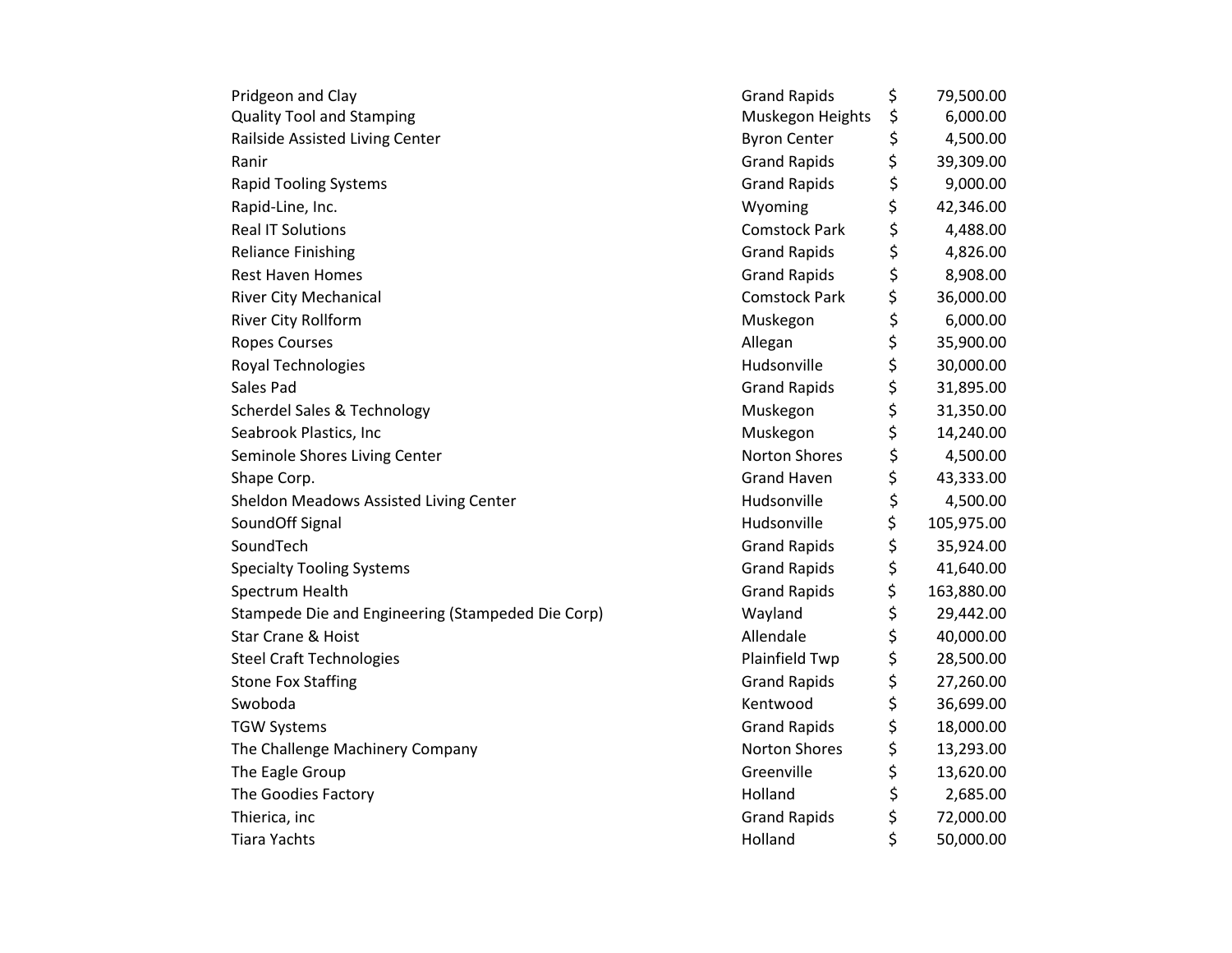|                        | Titan Tool + Die                             | Norton Shores         | \$<br>9,000.00    |              |
|------------------------|----------------------------------------------|-----------------------|-------------------|--------------|
|                        | <b>TNR Machine</b>                           | Dowling               | \$<br>13,341.00   |              |
|                        | Town & Country Group                         | Zeeland               | \$<br>14,512.00   |              |
|                        | <b>Trans-Matic Mfg Co</b>                    | Holland               | \$<br>26,920.00   |              |
|                        | <b>Ultimate Gaging Systems</b>               | <b>Grand Rapids</b>   | \$<br>19,500.00   |              |
|                        | Universal Spiral Air                         | Walker                | \$<br>7,250.00    |              |
|                        | Van Dyken Mechanical, Inc                    | Grandville            | \$<br>1,450.00    |              |
|                        | Van Haren Electric                           | <b>Byron Center</b>   | \$<br>15,000.00   |              |
|                        | Vista IT Group                               | <b>Grand Rapids</b>   | \$<br>21,000.00   |              |
|                        | Walker Tool & Die, Inc.                      | <b>Grand Rapids</b>   | \$<br>13,500.00   |              |
|                        | Welch Tile & Marble Company                  | Kent                  | \$<br>19,000.00   |              |
|                        | West Michigan International                  | Wyoming               | \$<br>45,000.00   |              |
|                        | West Thomas Partners LLC dba Gluten Free Bar | <b>Grand Rapids</b>   | \$<br>7,500.00    |              |
|                        | <b>Williams Distributing</b>                 | <b>Grand Rapids</b>   | \$<br>23,750.00   |              |
|                        | <b>Williams Tooling &amp; Manufacturing</b>  | Dorr                  | \$<br>7,195.00    |              |
|                        | Windemuller Electric, Inc                    | Wayland               | \$<br>133,420.00  |              |
|                        | Worksighted                                  | Holland               | \$<br>25,500.00   |              |
|                        | WPI, LLC                                     | Spring Lake           | \$<br>18,193.00   |              |
|                        | Wright Plastic Products Co, LLC              | Sheridan              | \$<br>4,200.00    |              |
|                        | Yanfeng                                      | Holland               | \$<br>63,619.00   |              |
|                        | Zeeland Lumber & Supply                      | Zeeland               | \$<br>149,927.00  |              |
|                        | Zinger Sheet Metal Company                   | <b>Grand Rapids</b>   | \$<br>2,900.00 \$ | 9,036,588.00 |
| <b>Region 5</b>        |                                              |                       |                   |              |
| <b>Great Lakes Bay</b> | ADVANCED TEX SCREEN PRINTING, INC            | <b>Bay City</b>       | \$<br>19,189.00   |              |
|                        | AHB Tooling & Manufacturing, Inc.            | Saginaw               | \$<br>15,132.00   |              |
|                        | Amigo Mobility International, Inc            | Bridgeport            | \$<br>5,500.00    |              |
|                        | Avalon & Tahoe Manufacturing, Inc            | Alma                  | 49,617.00         |              |
|                        | Bill's Custom Fab, Inc                       | <b>Mount Pleasant</b> | \$<br>3,000.00    |              |
|                        | <b>Burford Plumbing and Heating</b>          | Ithaca                | \$<br>3,750.00    |              |
|                        | Cambron Engineering Inc.                     | Bay City              | \$<br>4,000.00    |              |
|                        | Dayco Products, LLC                          | <b>Mount Pleasant</b> | \$<br>31,685.00   |              |
|                        | Dow Chemical Company                         | Midland               | \$<br>169,711.00  |              |
|                        | <b>Duperon Corporation</b>                   | Saginaw               | \$<br>13,516.00   |              |
|                        | Erie Marking, Inc. DBA: Erie Custom Signs    | Saginaw               | \$<br>17,520.00   |              |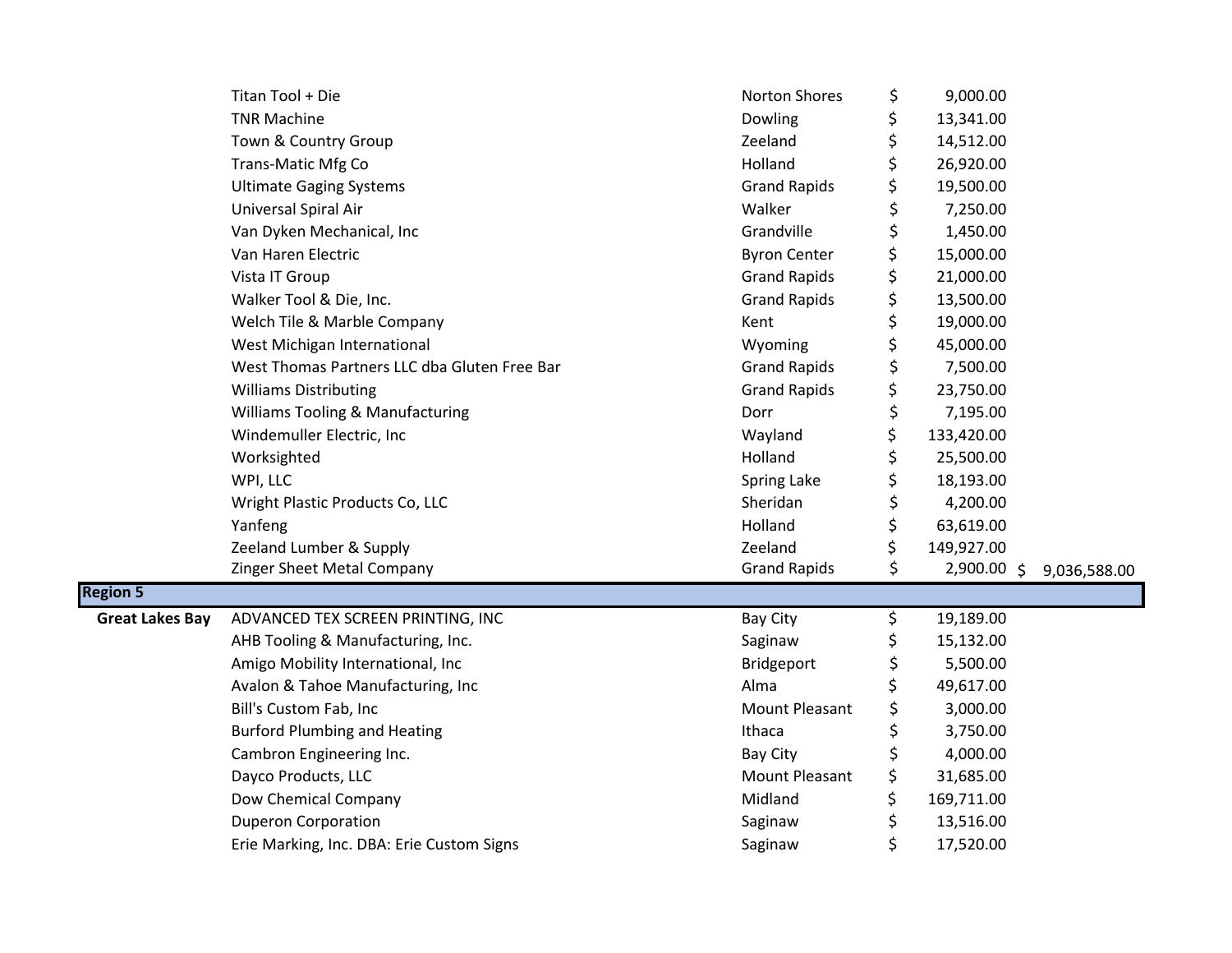| Falcon RME, LLC                                          | Midland               | \$<br>30,000.00  |
|----------------------------------------------------------|-----------------------|------------------|
| Footcare, Inc. DBA The Cobbler Shop Shoes and Pedorthics | Alma                  | \$<br>1,500.00   |
| <b>Freeland Steel Erectors</b>                           | Midland               | \$<br>8,117.00   |
| Fullerton Tool Company, Inc.                             | Saginaw               | \$<br>42,901.00  |
| <b>GE Insulation</b>                                     | Sanford               | \$<br>21,108.00  |
| <b>General Agency Company</b>                            | <b>Mount Pleasant</b> | \$<br>42,450.00  |
| Hausbeck Pickle Co.                                      | Saginaw               | \$<br>13,500.00  |
| <b>Hemlock Semiconductor Operations LLC</b>              | Hemlock               | \$<br>19,905.00  |
| Ingersoll CM Systems                                     | Midland               | \$<br>13,706.00  |
| International Engineering & Manufacturing, Inc.          | Hope                  | \$<br>30,000.00  |
| J&T Tool and Die                                         | <b>Bay City</b>       | \$<br>3,000.00   |
| J.E. Johnson                                             | Midland               | \$<br>18,250.00  |
| Johnson Carbide Products                                 | Saginaw               | \$<br>28,667.00  |
| <b>JRB Personnel</b>                                     | Saginaw               | \$<br>51,031.00  |
| Kapex Manufacturing, LLC                                 | Saginaw               | \$<br>4,500.00   |
| M. Curry Corporation DBA Endurance Carbide               | Saginaw               | \$<br>1,755.00   |
| Means Industries Inc.                                    | Saginaw               | \$<br>26,532.00  |
| Merrill Technologies Group                               | Saginaw               | \$<br>180,605.00 |
| Michigan Agricultural Commodities                        | Breckenridge          | \$<br>11,200.00  |
| Michigan Sugar Company                                   | Bay city              | \$<br>43,700.00  |
| Miller Mold Co                                           | Saginaw               | \$<br>7,500.00   |
| Mistequay Group                                          | Saginaw               | \$<br>81,012.00  |
| Mobile Medical Response Inc                              | Saginaw               | \$<br>79,500.00  |
| Modern Machine                                           | <b>Bay City</b>       | \$<br>2,088.00   |
| <b>Morley Companies</b>                                  | Saginaw               | \$<br>145,200.00 |
| <b>Nexteer Automotive</b>                                | Saginaw               | \$<br>306,000.00 |
| Northern Concrete Pipe                                   | <b>Bay City</b>       | \$<br>25,707.00  |
| Powell Fabrication & Mfg., Inc                           | St. Louis             | \$<br>15,232.00  |
| R&S Cutter Grind                                         | Saginaw               | \$<br>4,000.00   |
| Renosol Corp                                             | Bay city              | \$<br>8,098.00   |
| <b>Rock Products</b>                                     | Saginaw               | \$<br>5,965.00   |
| <b>RWC</b>                                               | <b>Bay City</b>       | \$<br>8,612.00   |
| Saginaw Products inc dba Cignys                          | Saginaw               | \$<br>90,636.00  |
| <b>Sugar Construction</b>                                | Midland               | \$<br>14,099.00  |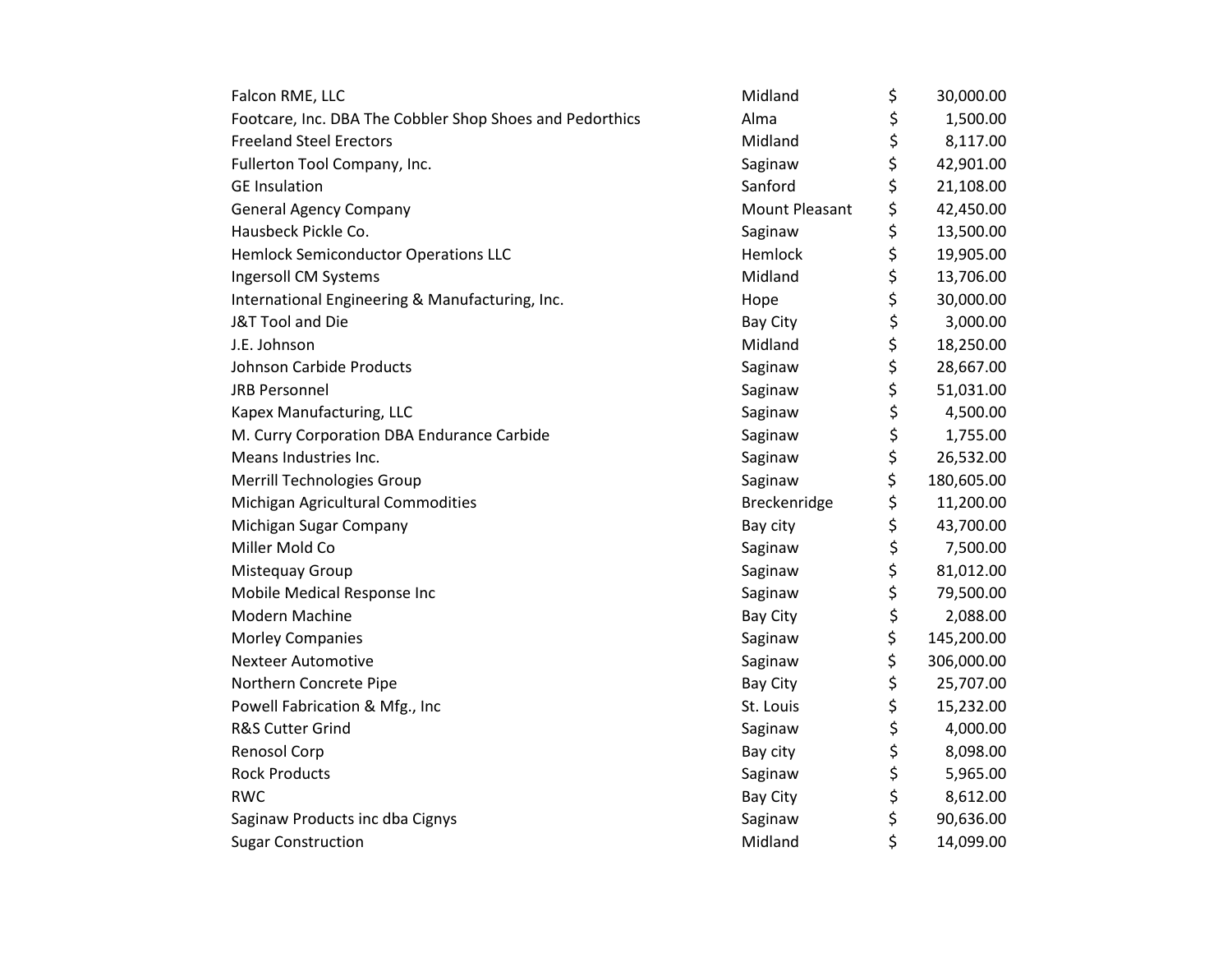|                     | Tannas Company a division of The Savant Group        | Midland               | \$<br>29,128.00     |              |
|---------------------|------------------------------------------------------|-----------------------|---------------------|--------------|
|                     | The Delfield Company - A Division of Welbilt         | <b>Mount Pleasant</b> | \$<br>60,000.00     |              |
|                     | <b>Three Rivers Corporation</b>                      | Midland               | \$<br>255,000.00    |              |
|                     | U.S. Graphite, Inc                                   | Saginaw               | \$<br>29,828.00     |              |
|                     | York Repair                                          | Bay City              | \$<br>15,020.00     |              |
| <b>GST</b>          | Niles Plant Services, LLC                            | <b>Bay City</b>       | \$<br>61,638.00     |              |
| <b>Northeast</b>    | (Sabertooth Enterprises DBA) Billsby Lumber          | <b>Harrison</b>       | \$<br>1,500.00      |              |
| <b>Region 7B</b>    | <b>Airpark Plastics</b>                              | Standish              | \$<br>45,600.00     |              |
|                     | <b>Bopp Busch Mfg</b>                                | AuGres                | \$<br>20,953.00     |              |
|                     | <b>Central Restoration Inc</b>                       | Clare                 | \$<br>4,925.00      |              |
|                     | City of Harrison                                     | Harrison              | \$<br>22,500.00     |              |
|                     | <b>Clare County</b>                                  | Harrison              | \$<br>16,500.00     |              |
|                     | Federal Broach & Machine Company, LLC                | Harrison              | \$<br>7,200.00      |              |
|                     | Globe Fire Sprinkler                                 | Standish              | \$<br>3,000.00      |              |
|                     | Harrison Do-It Best Lumber                           | Harrison              | \$<br>6,000.00      |              |
|                     | James Joy dba Four Leaf Brewing                      | Clare                 | \$<br>1,300.00      |              |
|                     | Jay's Outdoors LLC                                   | Clare                 | \$<br>3,900.00      |              |
|                     | JD Metalworks, Inc.                                  | Clare                 | \$<br>117,450.00    |              |
|                     | Lear Corporation - Farwell Plant                     | Farwell               | \$<br>3,285.00      |              |
|                     | Melling Products North LLC                           | Farwell               | \$<br>4,224.00      |              |
|                     | Mistequay Group                                      | Standish              | \$<br>5,200.00      |              |
|                     | <b>Modern Machinery</b>                              | Beaverton             | \$<br>9,690.00      |              |
|                     | Robotic Welded Parts, Inc                            | Clare                 | \$<br>5,100.00      |              |
|                     | Saint-Gobain-Beaverton                               | Beaverton             | \$<br>99,208.00     |              |
|                     | StageRight                                           | Clare                 | \$<br>63,900.00     |              |
|                     | <b>Stitches for Britches</b>                         | Clare                 | \$<br>2,600.00      |              |
|                     | The Vintage Type                                     | Clare                 | \$<br>1,300.00      |              |
|                     | Village of Farwell                                   | Farwell               | \$<br>$9,000.00$ \$ | 2,623,645.00 |
| <b>Region 6</b>     |                                                      |                       |                     |              |
| <b>Capital Area</b> | <b>Consolidated Electrical Contractors - Davison</b> | Davison               | \$<br>4,350.00      |              |
|                     | Trilogy - Stonegate Health Campus                    | Lapeer                | 18,000.00           |              |
|                     | Trilogy - The Oaks at Woodfield                      | <b>Grand Blanc</b>    | \$<br>24,000.00     |              |
| <b>GST</b>          | 4D Systems, LLC                                      | Flint                 | \$<br>15,000.00     |              |
|                     | <b>Advanced Auto Trends Inc</b>                      | Metamora              | \$<br>33,818.00     |              |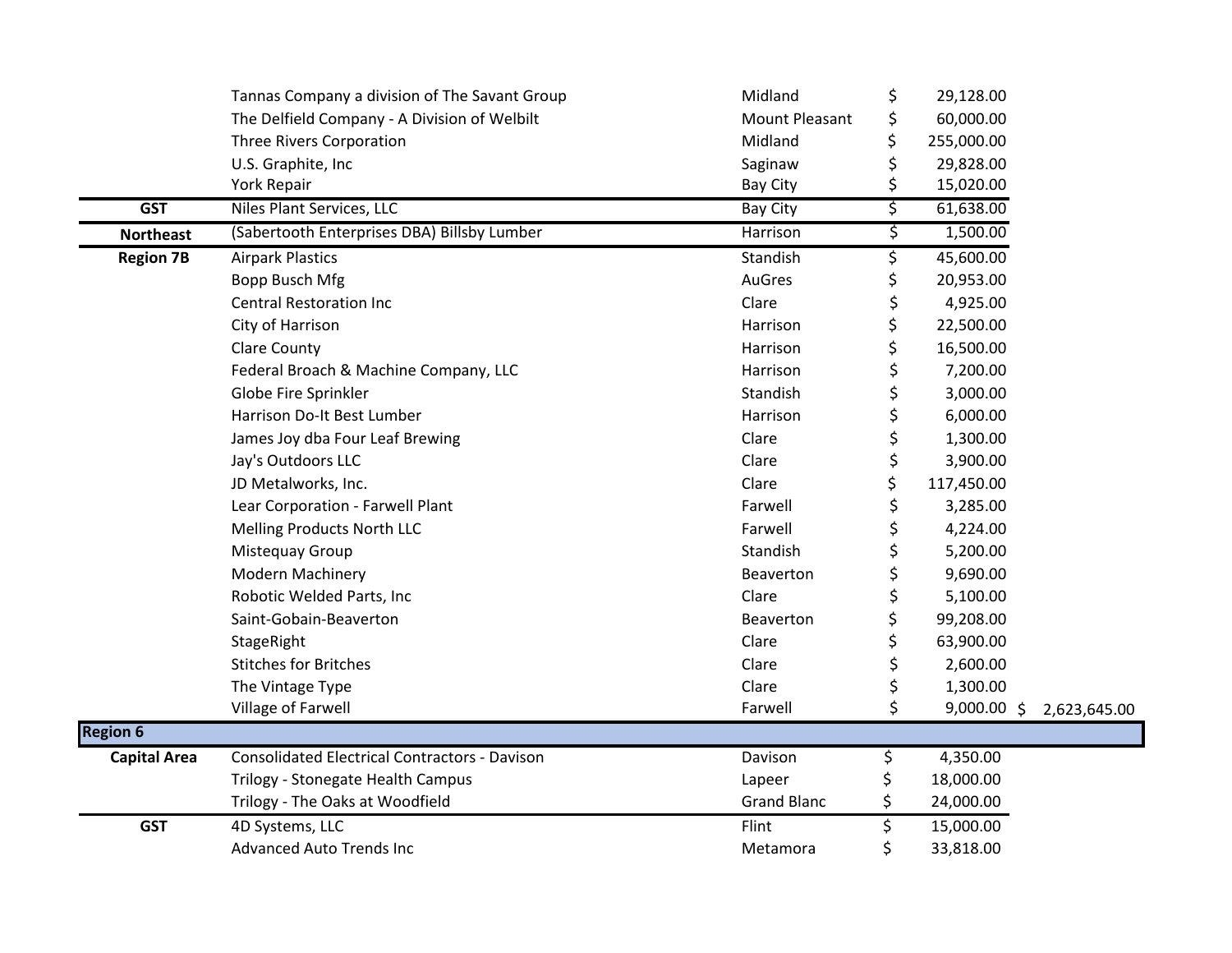| <b>Allied Motion</b>                                         | Owosso              | \$<br>24,000.00 |
|--------------------------------------------------------------|---------------------|-----------------|
| Aristo-Cast, Inc.                                            | Almont              | \$<br>3,000.00  |
| <b>ASCO Numatics</b>                                         | Sandusky            | \$<br>12,365.00 |
| <b>Automation Movers Engineering</b>                         | Flint               | \$<br>22,950.00 |
| <b>Communities First</b>                                     | Flint               | \$<br>8,135.00  |
| <b>Convenant Eyes</b>                                        | Owosso              | \$<br>23,298.00 |
| D&D Design, Inc                                              | Clio                | \$<br>9,185.00  |
| d/s Services Inc.                                            | Cass City           | \$<br>16,935.00 |
| Dee Cramer                                                   | Holly               | \$<br>495.00    |
| Gemini Group, Inc                                            | <b>Bad Axe</b>      | \$<br>8,767.00  |
| Gemini Precision Machining, Inc.                             | <b>Bad Axe</b>      | \$<br>423.00    |
| Goyette Mechanical                                           | Flint               | \$<br>43,855.00 |
| H&H Tool, Inc.                                               | Lapeer              | \$<br>40,112.00 |
| Huron Casting Inc./Blue Diamond Steel Casting LLC            | Pigeon              | \$<br>6,000.00  |
| Huron Inc.                                                   | Lexington           | \$<br>46,965.00 |
| Magna Electronics Technology, Inc                            | <b>Grand Blanc</b>  | \$<br>35,050.00 |
| Niles Industrial Coatings, LLC                               | Fenton              | \$<br>26,407.00 |
| Pepro Enterprises d.b.a. Gemini Plastics, Inc                | Ubly                | \$<br>19,183.00 |
| Physician Coverage Services, DBA Michigan Health Specialists | Flint               | \$<br>6,000.00  |
| Pinnacle Foods LLC/Vlasic Division                           | Imlay City          | \$<br>17,034.00 |
| Quick Sav Food Stores, FTD                                   | Flint               | \$<br>4,408.00  |
| <b>Regency Plastics</b>                                      | Ubly                | \$<br>35,160.00 |
| Robert Brown Dairy Equipment Co., Inc.                       | <b>Bad Axe</b>      | \$<br>6,000.00  |
| SAKOR Technologies Inc.                                      | Owosso              | \$<br>6,750.00  |
| <b>STEMCO</b>                                                | Millington          | \$<br>4,004.00  |
| Thumb Plastics, Inc.                                         | <b>Bad Axe</b>      | \$<br>18,672.00 |
| Thumb Tool & Engineering, Co.                                | <b>Bad Axe</b>      | \$<br>423.00    |
| TI Automotive                                                | Caro                | \$<br>9,500.00  |
| <b>Tower International</b>                                   | Elkton              | \$<br>9,000.00  |
| <b>Tri-Mer Corporation</b>                                   | Owosso              | \$<br>7,445.00  |
| Tritec Seal, LLC                                             | <b>Swartz Creek</b> | \$<br>28,200.00 |
| Valley Enterprises, Inc                                      | Ubly                | \$<br>7,923.00  |
| ValTec, LLC                                                  | Imlay City          | \$<br>26,309.00 |
| Vintech Industries                                           | Imlay City          | \$<br>3,300.00  |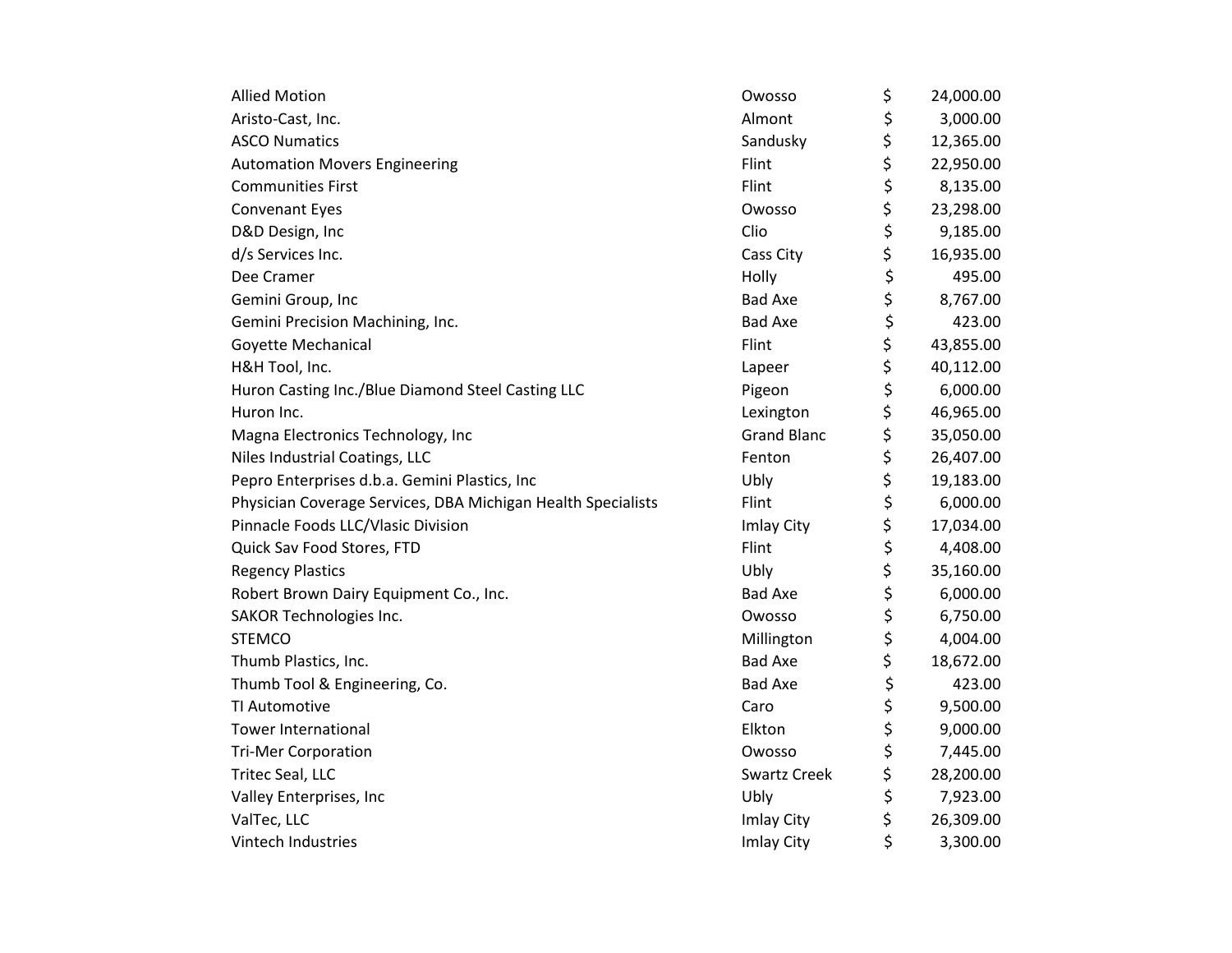|                         | WT Stevens Construction, Inc.                                  | Flint               | \$<br>15,570.00    |              |
|-------------------------|----------------------------------------------------------------|---------------------|--------------------|--------------|
| Macomb/St.Clair         | Autocraft                                                      | Algonac             | \$<br>32,000.00    |              |
|                         | <b>Britt Manufacturing</b>                                     | Port Huron          | \$<br>24,445.00    |              |
|                         | Grupo Antolin - St. Clair                                      | China Twp           | \$<br>81,468.00    |              |
|                         | Mapal                                                          | Port Huron          | \$<br>11,200.00    |              |
|                         | PTM Corporation                                                | Fair Haven          | \$<br>33,505.00    |              |
|                         | <b>Redall Industries</b>                                       | Yale                | \$<br>35,120.00    |              |
|                         | <b>Triton Automation Group</b>                                 | Port Huron          | \$<br>8,845.00     |              |
| <b>Oakland</b>          | <b>Urgent Design and Manufacturing</b>                         | Lapeer              | \$<br>24,600.00    |              |
| <b>Southeast</b>        |                                                                |                     |                    |              |
| Michigan                | <b>General Motors Flint Assembly</b>                           | Flint               | \$<br>63,170.00    |              |
| <b>Community</b>        |                                                                |                     |                    |              |
| <b>Alliance (SEMCA)</b> | <b>General Motors- Flint Engine Operations</b>                 | Flint               | \$<br>42,000.00 \$ | 1,004,344.00 |
| <b>Region 7</b>         |                                                                |                     |                    |              |
| <b>Capital Area</b>     | 21st Century Plastics Corporation                              | Potterville         | \$<br>16,220.00    |              |
|                         | Air Lift Company                                               | Lansing             | \$<br>63,923.00    |              |
|                         | Aire Serv of Michigan                                          | <b>Grand Ledge</b>  | \$<br>27,923.00    |              |
|                         | <b>Alliance Interiors LLC</b>                                  | Lansing             | \$<br>34,646.00    |              |
|                         | Barnes Aerospace, Lansing                                      | Lansing             | \$<br>13,275.00    |              |
|                         | <b>Bekum American Corporation</b>                              | Williamston         | \$<br>63,588.00    |              |
|                         | <b>Cameron Tool Corporation</b>                                | Lansing             | \$<br>53,919.00    |              |
|                         | Capital Internal Medicine Associates, PC                       | Lansing             | \$<br>20,082.00    |              |
|                         | Capital Steel & Wire, Inc.                                     | Dewitt              | \$<br>11,680.00    |              |
|                         | COG Marketers LTD - dba AgroLiquid                             | St. Johns           | \$<br>22,845.00    |              |
|                         | <b>Consolidated Electrical Contractors - Lansing</b>           | Lansing             | \$<br>29,068.00    |              |
|                         | Dakkota Integrated Systems                                     | Lansing             | \$<br>1,500.00     |              |
|                         | Dewpoint, Inc                                                  | Lansing             | \$<br>1,996.00     |              |
|                         | DexSys (Magna)                                                 | Lansing             | \$<br>110,849.00   |              |
|                         | <b>Enprotech Industrial Technologies</b>                       | Lansing             | \$<br>48,012.00    |              |
|                         | <b>ETM Enterprises</b>                                         | <b>Grand Ledge</b>  | \$<br>24,418.00    |              |
|                         | Franchino Mold & Engineering                                   | Lansing             | \$<br>78,957.00    |              |
|                         | Gestamp Mason                                                  | Mason               | \$<br>165,482.00   |              |
|                         | Global Orange Development, LLC (aka Biggby Coffee Home Office) | <b>East Lansing</b> | \$<br>998.00       |              |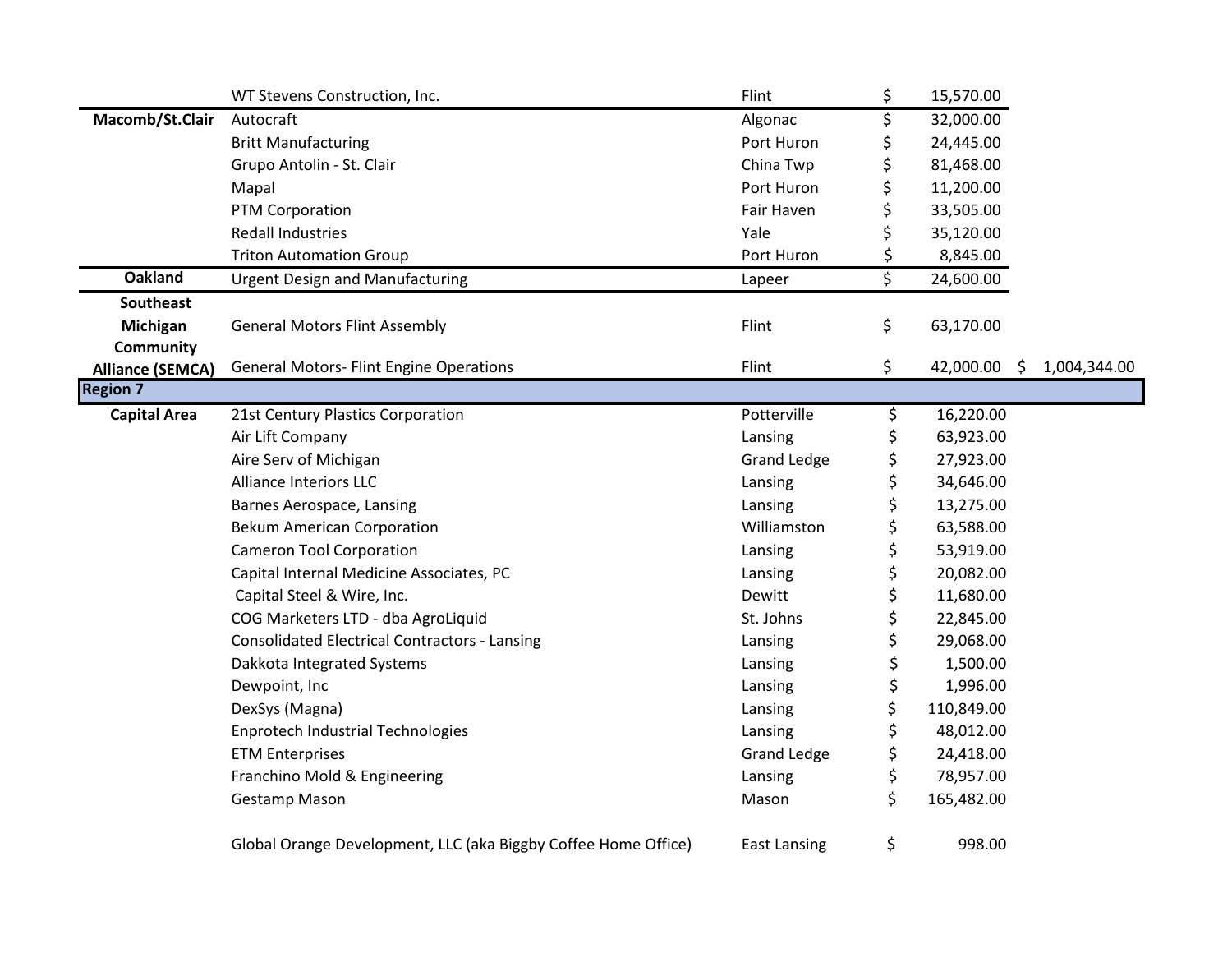|                  | H.A. Eckhart & Associates, Inc.<br>Hayes Green Beach Memorial Hospital | Lansing<br>Charlotte | \$<br>\$ | 16,500.00<br>998.00 |
|------------------|------------------------------------------------------------------------|----------------------|----------|---------------------|
|                  | <b>IMPCO</b>                                                           | Lansing              | \$       | 40,748.00           |
|                  | Ingham County                                                          | Lansing              | \$       | 2,994.00            |
|                  | Jones Lang LaSalle                                                     | Lansing              | \$       | 278,399.00          |
|                  | <b>KTM Industries</b>                                                  | holt                 | \$       | 7,185.00            |
|                  | Lectronix, Inc                                                         | Lansing              | \$       | 22,669.00           |
|                  | MAHLE Engine Components, USA Inc                                       | St. Johns            | \$       | 20,956.00           |
|                  | <b>McLaren Greater Lansing</b>                                         | Lansing              | \$       | 6,000.00            |
|                  | Meridian Magnesium Products of America                                 | Eaton Rapids         | \$       | 137,210.00          |
|                  | MessageMakers, Inc                                                     | Lansing              | \$       | 6,000.00            |
|                  | <b>Munters Corporation</b>                                             | Lansing              | \$       | 9,995.00            |
|                  | <b>Neogen Corporation</b>                                              | Lansing              | \$       | 363,392.00          |
|                  | NuWave Technology Partners, LLC                                        | Lansing              | \$       | 39,628.00           |
|                  | <b>Orchid Orthopedic Solutions</b>                                     | Holt                 | \$       | 50,931.00           |
|                  | Peckham, Inc.-MLK                                                      | Lansing              | \$       | 36,000.00           |
|                  | Peckham, Inc-Capital City Blvd                                         | Lansing              | \$       | 83,610.00           |
|                  | Piper & Gold Public Relations                                          | Lansing              | \$       | 5,700.00            |
|                  | Pratt and Whitney Autoair                                              | Lansing              | \$       | 82,146.00           |
|                  | <b>Roberts Sinto Corporation</b>                                       | Lansing              | \$       | 57,065.00           |
|                  | RSDC of Michigan, LLC                                                  | Holt                 | \$       | 54,967.00           |
|                  | Seeley Inc dba Midway Rotary Die Solutions                             | Williamston          | \$       | 51,810.00           |
|                  | Sparrow Health System                                                  | Lansing              | \$       | 15,000.00           |
|                  | <b>Spartan Motors</b>                                                  | Charlotte            | \$       | 115,802.00          |
|                  | <b>Symmetry Medical Manufacturing (Tecomet)</b>                        | Lansing              | \$       | 74,220.00           |
|                  | The Woodbridge Group                                                   | Lansing              | \$       | 42,968.00           |
|                  | Trilogy - The Willows at East Lansing                                  | <b>East Lansing</b>  | \$       | 18,000.00           |
|                  | Trilogy - The Willows at Okemos                                        | Okemos               | \$       | 43,500.00           |
|                  | Triterra                                                               | Lansing              | \$       | 12,657.00           |
|                  | Triton Industries, INC.                                                | Lansing              | \$       | 29,580.00           |
|                  | <b>Williamston Products</b>                                            | Williamston          | \$       | 73,581.00           |
|                  | <b>Workhorse Staffing Company</b>                                      | Lansing              | \$       | 1,100.00            |
| <b>Northeast</b> | Quality Hardwoods, Inc                                                 | Sunfield             | \$       | 1,500.00            |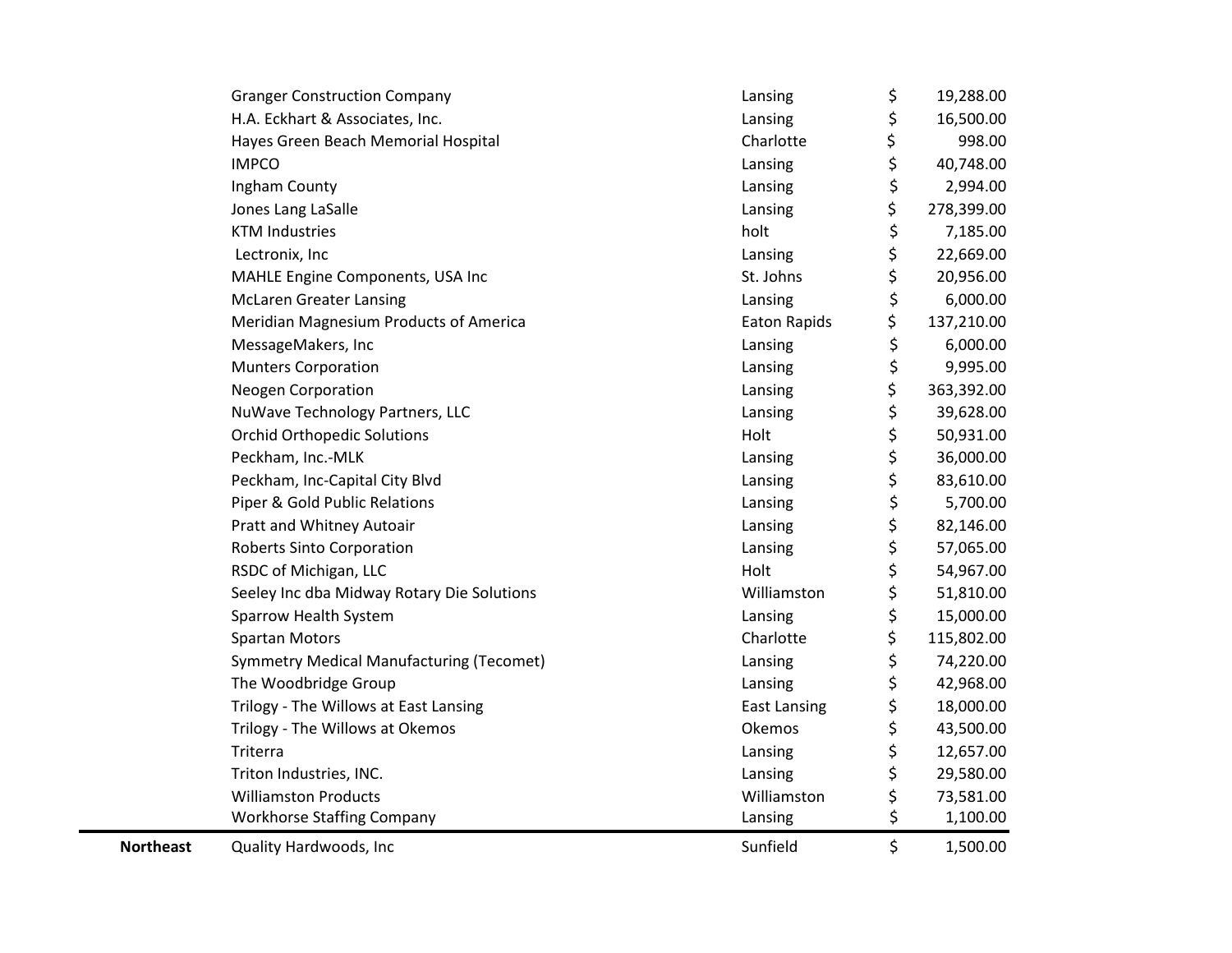| <b>Southeast</b>     | MS Industrial Administrative LLC (MS Precision Components LLC) | Webberville          | \$<br>$1,298.00$ \$ | 2,612,778.00 |
|----------------------|----------------------------------------------------------------|----------------------|---------------------|--------------|
| <b>Region 8</b>      |                                                                |                      |                     |              |
| Berrien, Cass, Van   |                                                                |                      |                     |              |
| <b>Buren/Kinexus</b> | Accu Die & Mold                                                | Stevensville         | \$<br>4,495.00      |              |
|                      | Albemarle Corporation                                          | South Haven          | \$<br>64,041.30     |              |
|                      | <b>Ausco Products</b>                                          | <b>Benton Harbor</b> | \$<br>22,217.00     |              |
|                      | <b>Bangor Plastics Inc</b>                                     | Bangor               | \$<br>28,500.00     |              |
|                      | Bridgman Care Operating, LLC dba/ West Woods of Bridgman       | Bridgman             | \$<br>36,239.00     |              |
|                      | <b>C&amp;S Machine Products</b>                                | <b>Niles</b>         | \$<br>12,928.00     |              |
|                      | Coca-Cola North America                                        | Paw Paw              | \$<br>45,000.00     |              |
|                      | Colson Group USA                                               | St. Joseph           | \$<br>53,426.00     |              |
|                      | Dura Mold, Inc                                                 | Stevensville         | \$<br>16,416.00     |              |
|                      | Flamm Pickle & Packing                                         | Eau Claire           | \$<br>3,259.00      |              |
|                      | Freedom Finishing                                              | <b>Benton Harbor</b> | \$<br>26,460.00     |              |
|                      | <b>Gaishin Manufacturing</b>                                   | <b>Benton Harbor</b> | \$<br>20,620.00     |              |
|                      | <b>Gast Manufacturing</b>                                      | <b>Benton Harbor</b> | \$<br>24,646.00     |              |
|                      | Hanson Mold                                                    | St. Joseph           | \$<br>13,377.00     |              |
|                      | Hanson Systems LLC, dba Eagle Technologies Group               | <b>Bridgman</b>      | \$<br>59,068.00     |              |
|                      | <b>Harloff Manufacturing Company</b>                           | Paw Paw              | \$<br>22,500.00     |              |
|                      | Kay Manufacturing                                              | St. Joseph           | \$<br>55,640.00     |              |
|                      | Kelm Acubar                                                    | <b>Benton Harbor</b> | \$<br>1,500.00      |              |
|                      | Knouse Foods                                                   | Paw Paw              | \$<br>31,656.00     |              |
|                      | Lakeshore Mold & Die                                           | Stevensville         | \$<br>6,000.00      |              |
|                      | <b>LECO Corp</b>                                               | St. Joseph           | \$<br>17,990.00     |              |
|                      | <b>Liberty Steel Fabricating</b>                               | St. Joseph           | \$<br>37,208.00     |              |
|                      | M&I Machine                                                    | Coloma               | \$<br>3,658.00      |              |
|                      | M&M Die Cast                                                   | <b>Bridgman</b>      | \$<br>1,390.00      |              |
|                      | Max 3, LLC                                                     | <b>Benton Harbor</b> | \$<br>29,100.00     |              |
|                      | Meadow Woods Nursing & Rehabilitation Center                   | Bloomingdale         | \$<br>36,096.00     |              |
|                      | Pilkington NSG                                                 | <b>Niles</b>         | \$<br>87,000.00     |              |
|                      | Pro Services                                                   | Portage              | \$<br>150,000.00    |              |
|                      | <b>Quality Assured Plastics</b>                                | Lawrence             | \$<br>16,322.00     |              |
|                      | Ralph Moyle Inc.                                               | Mattawan             | \$<br>144,000.00    |              |
|                      | Richard L. Beckermeyer DDS PC                                  | <b>Niles</b>         | \$<br>1,500.00      |              |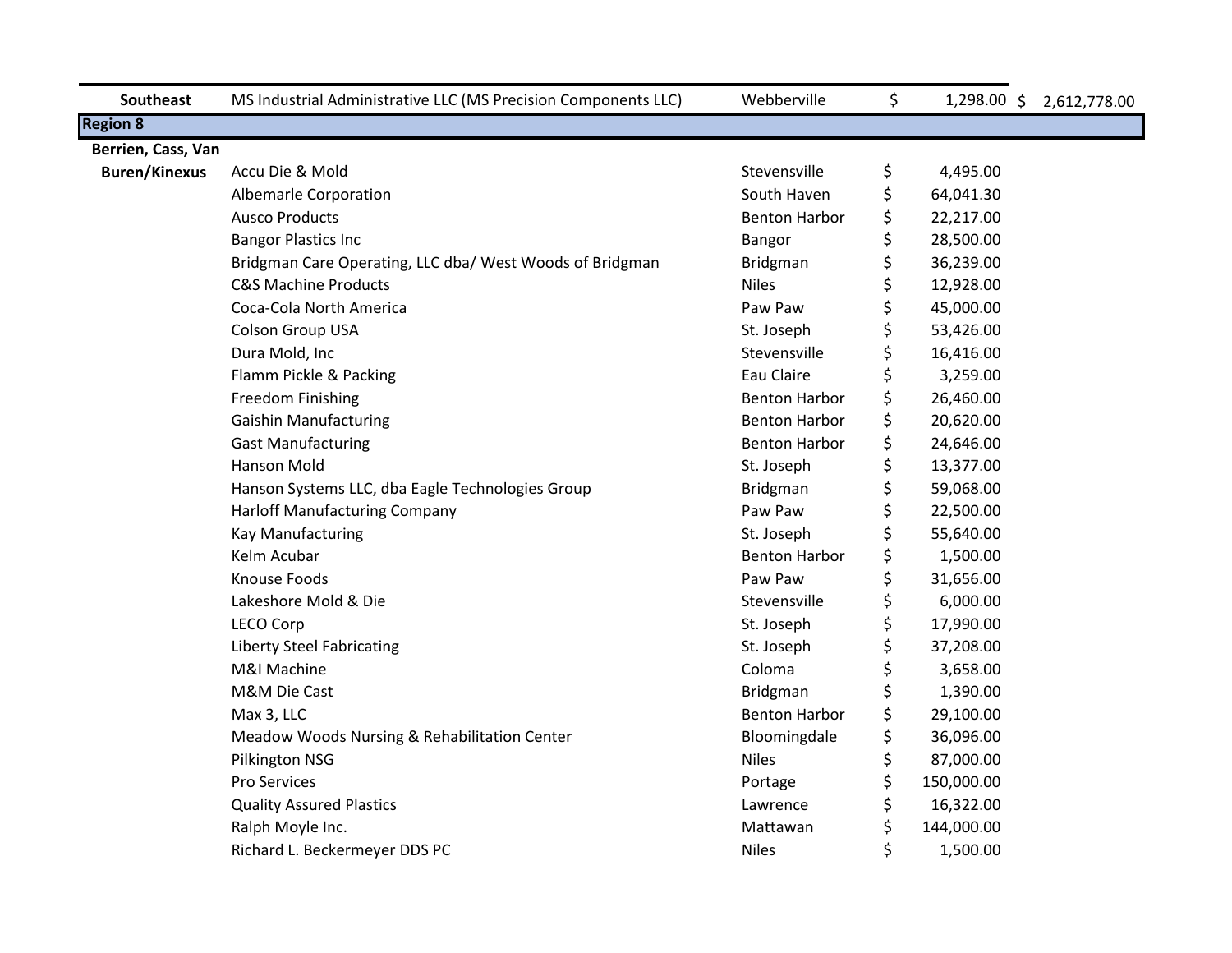|                     | Riveer                                            | South Haven         | \$<br>17,014.00  |
|---------------------|---------------------------------------------------|---------------------|------------------|
|                     | <b>Tri-Mation Industries</b>                      | Mattawan            | \$<br>8,700.00   |
|                     | <b>TriStar Molding</b>                            | Marcellus           | \$<br>14,548.00  |
|                     | <b>Vickers Engineering</b>                        | New Troy            | \$<br>43,500.00  |
|                     | <b>West Michigan Flocking</b>                     | Covert              | \$<br>60,000.00  |
|                     | <b>Wolverine Corporation</b>                      | St. Joseph          | \$<br>27,337.00  |
| <b>Capital Area</b> | Trilogy - The Oaks at Northpointe Woods           | <b>Battle Creek</b> | \$<br>12,000.00  |
| <b>Southeast</b>    | American Cooler Technologies                      | Lawrence            | \$<br>3,000.00   |
|                     | <b>Brembo North America</b>                       | Homer               | \$<br>174,034.00 |
| <b>Southwest</b>    | <b>Abbott Nutrition</b>                           | <b>Sturgis</b>      | \$<br>51,618.00  |
|                     | Armstrong International                           | <b>Three Rivers</b> | \$<br>54,702.00  |
|                     | <b>Bleistahl North America</b>                    | <b>Battle Creek</b> | \$<br>31,890.00  |
|                     | BorgWarner Thermal Systems of Michigan            | Marshall            | \$<br>21,855.00  |
|                     | Cherub Enterprises dba Visiting Angels, Kalamazoo | Kalamazoo           | \$<br>3,870.00   |
|                     | Coveris                                           | <b>Battle Creek</b> | \$<br>6,000.00   |
|                     | <b>Denso Manufacturing</b>                        | <b>Battle Creek</b> | \$<br>89,316.00  |
|                     | Douglas Autotech Corp                             | Bronson             | \$<br>24,730.00  |
|                     | <b>Duncan Aviation</b>                            | <b>Battle Creek</b> | \$<br>72,000.00  |
|                     | Dura Mold Inc                                     | Stevensville        | \$<br>2,820.00   |
|                     | Eimo Technologies                                 | Vicksburg           | \$<br>5,960.00   |
|                     | <b>Forrest Company</b>                            | Kalamazoo           | \$<br>7,265.00   |
|                     | <b>Getman Corporation</b>                         | Bangor              | \$<br>18,701.00  |
|                     | <b>Graphic Packaging International</b>            | Kalamazoo           | \$<br>119,749.00 |
|                     | II Stanley                                        | <b>Battle Creek</b> | \$<br>25,375.00  |
|                     | <b>International Paper</b>                        | <b>Three Rivers</b> | \$<br>6,000.00   |
|                     | Isringhausen, Inc                                 | Galesburg           | \$<br>9,150.00   |
|                     | J & L Mfg                                         | Marshall            | \$<br>9,977.00   |
|                     | Maddox Industries, Inc                            | Bronson             | \$<br>1,500.00   |
|                     | Mall City Mechanical                              | Kalamazoo           | \$<br>108,229.00 |
|                     | <b>Marshall Excelsior</b>                         | Marshall            | \$<br>6,475.00   |
|                     | <b>National Flavors</b>                           | Kalamazoo           | \$<br>9,728.00   |
|                     | <b>Optimed Specialty Pharmacy</b>                 | Kalamazoo           | \$<br>27,000.00  |
|                     | Pfizer Inc                                        | Kalamazoo           | \$<br>291,855.00 |
|                     | Plas-Tech Mold & Design, Inc                      | Plainwell           | \$<br>1,645.00   |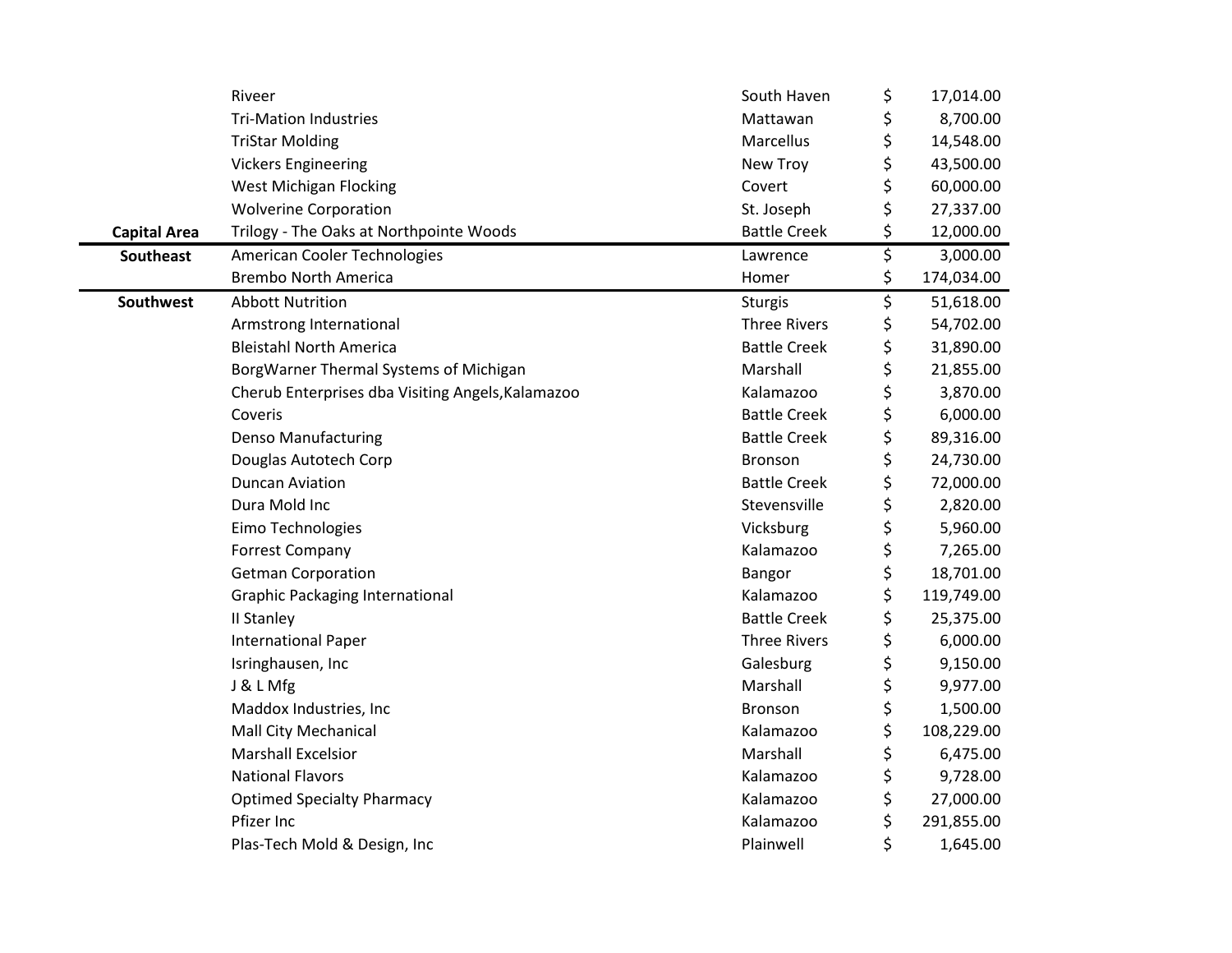|                      | Post Consumer Brands - Battle Creek           | <b>Battle Creek</b> | \$ | 38,415.00 |   |              |
|----------------------|-----------------------------------------------|---------------------|----|-----------|---|--------------|
|                      | <b>Rosler Metal Finishing</b>                 | <b>Battle Creek</b> | \$ | 16,980.00 |   |              |
|                      | S&K Tool & Die Co., Inc                       | Portage             | \$ | 8,460.00  |   |              |
|                      | Schupan & Sons                                | Kalamazoo           | \$ | 45,010.00 |   |              |
|                      | Sigma Machine                                 | Kalamazoo           | \$ | 19,255.00 |   |              |
|                      | Singh Automation                              | Portage             | \$ | 2,350.00  |   |              |
|                      | <b>Taplin Group</b>                           | Kalamazoo           | \$ | 55,900.00 |   |              |
|                      | Toda America                                  | <b>Battle Creek</b> | \$ | 31,512.00 |   |              |
|                      | Travis Creek Tooling, Inc                     | Plainwell           | \$ | 4,500.00  |   |              |
|                      | <b>Weber Specialties Company</b>              | Schoolcraft         | \$ | 24,490.00 |   |              |
|                      | WL Molding of Michigan                        | Portage             | \$ | 12,790.00 |   |              |
|                      | XL MACHINE COMPANY, INC                       | <b>Three Rivers</b> | \$ | 24,500.00 |   |              |
|                      | Zoetis                                        | Kalamazoo           | \$ | 53,113.00 |   |              |
| <b>Northeast</b>     | Panel Processing of Coldwater                 | Coldwater           | \$ | 6,000.00  |   |              |
| <b>West Michigan</b> | <b>GMK Services, Inc</b>                      | Portage             | \$ | 18,250.00 |   |              |
|                      | Parker Hannifin Corporation                   | Richland            | \$ | 12,000.00 | S | 2,813,320.30 |
| <b>Region 9</b>      |                                               |                     |    |           |   |              |
| <b>Capital Area</b>  | <b>Centurion Medical Products Corporation</b> | Howell              | \$ | 998.00    |   |              |
|                      | Koppert Biological Systems, Inc               | Howell              | \$ | 2,980.00  |   |              |
|                      | Trilogy - The Willows at Howell               | Howell              | \$ | 18,000.00 |   |              |
| <b>Oakland</b>       | Dotson Electric, Inc.                         | South Rockwood      | \$ | 7,500.00  |   |              |
|                      | O'Donnell Electric, L.L.C.                    | Whitmore Lake       | \$ | 18,000.00 |   |              |
|                      | Quality Aire Systems, Inc.                    | Ann Arbor           | \$ | 6,000.00  |   |              |
| Southeast            | AA Gear & Manufacturing                       | Howell              | \$ | 14,995.00 |   |              |
|                      | <b>Acme Mills LLC Fairway Products</b>        | Hillsdale           | \$ | 20,135.00 |   |              |
|                      | Advanced Industries, Inc                      | Chelsea             | \$ | 44,200.00 |   |              |
|                      | <b>Advanced Turning &amp; Manufacturing</b>   | Jackson             |    | 38,175.00 |   |              |
|                      | Akervall Technologies, Inc                    | Saline              | \$ | 16,044.00 |   |              |
|                      | Alphi Manufacturing, LLC                      | Jonesville          | \$ | 9,600.00  |   |              |
|                      | American Axle & Manufacturing                 | Litchfield          | \$ | 18,980.00 |   |              |
|                      | <b>American Tooling Center</b>                | Grass Lake          | \$ | 96,000.00 |   |              |
|                      | Anderson Development Company                  | Adrian              | \$ | 23,845.00 |   |              |
|                      | API Inmet, Inc                                | Ann Arbor           |    | 22,943.00 |   |              |
|                      | <b>Bosal</b>                                  | Ypsilanti           | Ś  | 44,820.00 |   |              |
|                      |                                               |                     |    |           |   |              |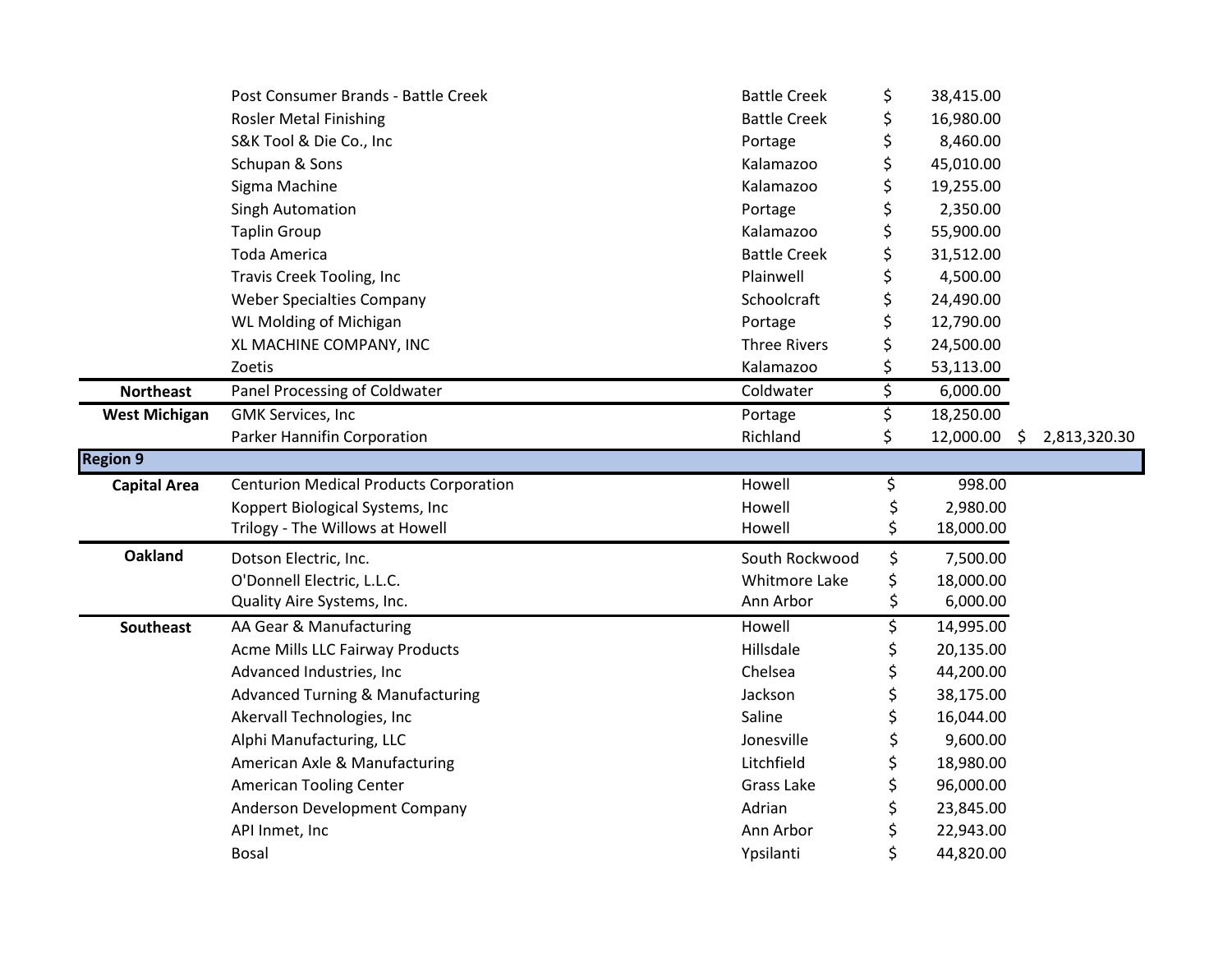| <b>Boss Engineering</b>                                    | Howell          | \$<br>12,000.00  |
|------------------------------------------------------------|-----------------|------------------|
| <b>Brighton NC Machine Corporation (BNC)</b>               | <b>Brighton</b> | \$<br>53,630.00  |
| <b>Caster Concepts</b>                                     | Albion          | \$<br>13,601.00  |
| <b>CEI Composite Materials</b>                             | Manchester      | \$<br>34,515.00  |
| <b>Consumers Energy</b>                                    | Jackson         | \$<br>641,500.00 |
| CSP Mgt. Inc, dba MEP Services (CS Partners)               | Brighton        | \$<br>12,482.00  |
| DePierre Industries Inc. dba AGET Manufacturing Company    | Adrian          | \$<br>13,590.00  |
| Diversified Engineering & Plastics                         | Jackson         | \$<br>6,218.00   |
| <b>Diversified Precision Products</b>                      | Spring Arbor    | \$<br>10,245.00  |
| Doctor Flue, Inc                                           | Tecumseh        | \$<br>1,500.00   |
| Dusty's Collision Inc                                      | Ann Arbor       | \$<br>67,230.00  |
| <b>Eaton Corporation</b>                                   | Jackson         | \$<br>35,100.00  |
| Eberspaecher North America                                 | Brighton        | \$<br>114,933.00 |
| <b>ELCo Enterprises</b>                                    | Jackson         | \$<br>6,250.00   |
| <b>Elm Plating Company</b>                                 | Jackson         | \$<br>87,860.00  |
| ePack, Inc                                                 | Ann Arbor       | \$<br>9,985.00   |
| Flexible Metal, Inc                                        | Hamburg         | \$<br>1,298.00   |
| Galaxy Brain and Therapy Center, dba Life Skills Community | Ann Arbor       | \$<br>21,015.00  |
| Gestamp Washtenaw                                          | Chelsea         | \$<br>23,000.00  |
| <b>GKI Foods LLC</b>                                       | <b>Brighton</b> | \$<br>6,000.00   |
| <b>GKI Foods LLC</b>                                       | <b>Brighton</b> | \$<br>1,298.00   |
| <b>Great Lakes Industry</b>                                | Jackson         | \$<br>9,844.00   |
| Greene Manufacturing, Inc                                  | Chelsea         | \$<br>15,681.00  |
| <b>Gyro Enterprises</b>                                    | Adrian          | \$<br>3,000.00   |
| <b>Hatch Stamping Company</b>                              | Chelsea         | \$<br>56,038.00  |
| Hi-Lex Controls, Inc                                       | Litchfield      | \$<br>70,520.00  |
| Hillsdale Hospital                                         | Hillsdale       | \$<br>76,781.00  |
| Hines Industries, Inc                                      | Ann Arbor       | \$<br>17,705.00  |
| lott Electric                                              | Deerfield       | \$<br>3,000.00   |
| Koppert Biological Systems, Inc                            | Howell          | \$<br>17,051.00  |
| <b>KRT Precision Tool &amp; Manufacturing</b>              | Jackson         | \$<br>4,500.00   |
| Leon Hand-Crafted Speakers, Inc                            | Ann Arbor       | \$<br>15,380.00  |
| Livonia Tool & Laser                                       | Litchfield      | \$<br>1,275.00   |
| Logic Solutions, Inc                                       | Ann Arbor       | \$<br>8,145.00   |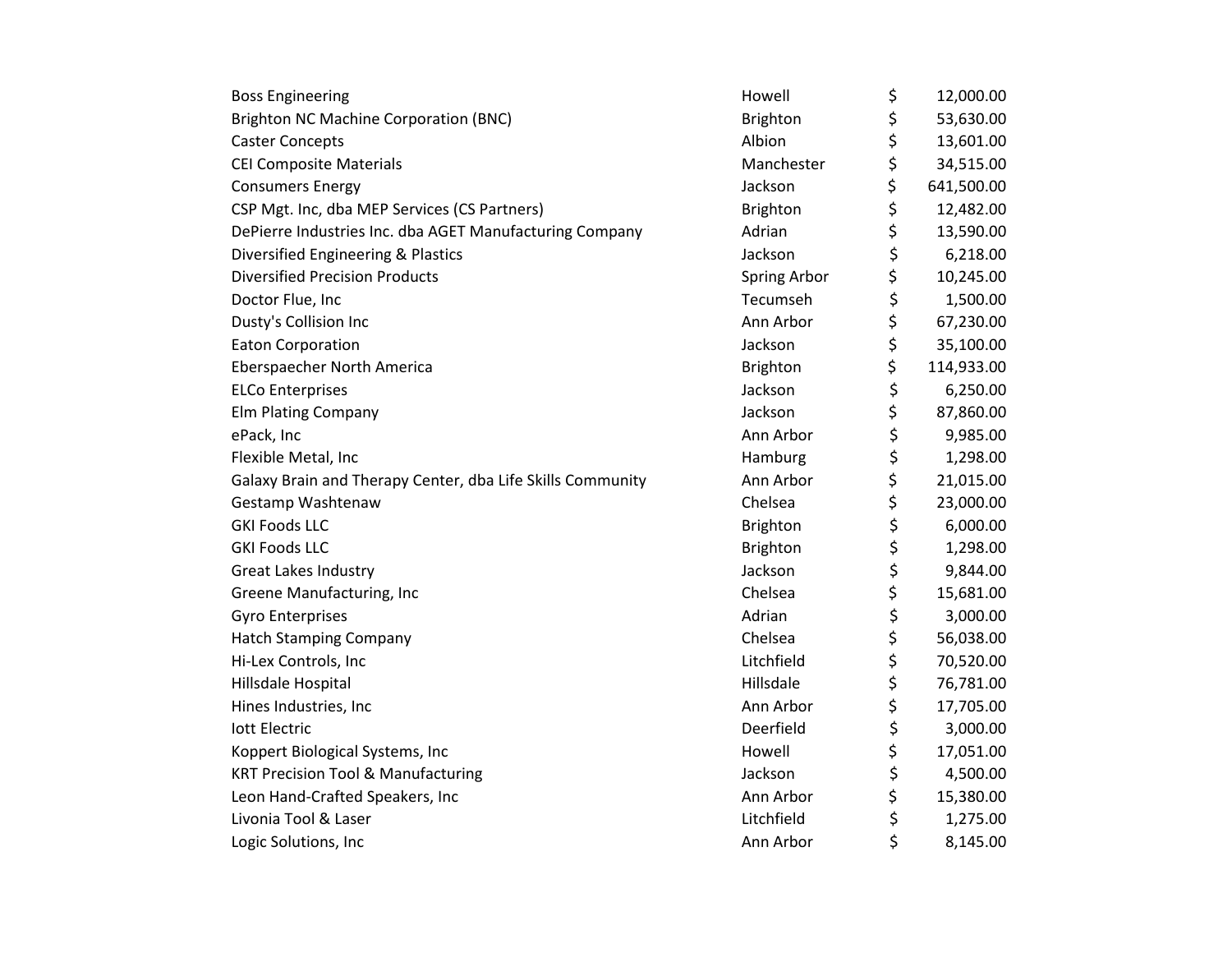|                     | Lomar Machine and Tool Company                  | Horton      | \$<br>52,485.00 |                           |
|---------------------|-------------------------------------------------|-------------|-----------------|---------------------------|
|                     | Main & Company                                  | Jackson     | \$<br>6,000.00  |                           |
|                     | March Coatings, Inc                             | Brighton    | \$<br>1,298.00  |                           |
|                     | <b>MDA Information Systems LLC</b>              | Ypsilanti   | \$<br>43,104.00 |                           |
|                     | Megan Torrance, Inc dba Torrance Learning       | Chelsea     | \$<br>15,570.00 |                           |
|                     | Miller Tool & Die                               | Jackson     | \$<br>28,231.00 |                           |
|                     | <b>MS Plastic Welders LLC</b>                   | Fowlerville | \$<br>6,000.00  |                           |
|                     | Northwest Tool & Machine, Inc                   | Jackson     | \$<br>8,216.00  |                           |
|                     | NuStep LLC                                      | Ann Arbor   | \$<br>1,080.00  |                           |
|                     | Paragon Metals                                  | Hillsdale   | \$<br>19,800.00 |                           |
|                     | PDF Manufacturing, Inc                          | Grass Lake  | \$<br>3,000.00  |                           |
|                     | Quantum Signal LLC                              | Saline      | \$<br>9,750.00  |                           |
|                     | <b>Rima Manufacturing Company</b>               | Hudson      | \$<br>81,155.00 |                           |
|                     | RW Mercer, Co                                   | Jackson     | \$<br>23,820.00 |                           |
|                     | SimuQuest, Inc                                  | Ann Arbor   | \$<br>9,857.00  |                           |
|                     | St Joseph Mercy Chelsea Hospital                | Chelsea     | \$<br>13,350.00 |                           |
|                     | Technique, Inc                                  | Jackson     | \$<br>73,030.00 |                           |
|                     | Tenneco                                         | Litchfield  | \$<br>6,000.00  |                           |
|                     | TG (Toyoda Gosei) Fluid System, USA Corporation | Brighton    | \$<br>34,298.00 |                           |
|                     | Thai Summit America Corporation                 | Howell      | \$<br>79,875.00 |                           |
|                     | UIS Scada, Inc                                  | Dexter      | \$<br>50,122.00 |                           |
|                     | Venchurs, Inc                                   | Adrian      | \$<br>5,870.00  |                           |
|                     | W2Fuel LLC                                      | Adrian      | \$<br>15,371.00 |                           |
|                     | Dundee Manufacturing Co.                        | Dundee      | \$<br>31,926.00 |                           |
| Southeast           | Fluid Equipment Development Company             | Monroe      | \$<br>28,162.00 |                           |
| Michigan            | <b>Fortech Products</b>                         | Brighton    | \$<br>6,195.00  |                           |
| <b>Community</b>    | Jaytec                                          | Milan       | \$<br>8,700.00  |                           |
| <b>Alliance</b>     | L&W Engineering- Axis Plant                     | Dundee      | \$<br>3,000.00  |                           |
| (SEMCA)             | <b>Premier Industries Corporation</b>           | Monroe      | \$<br>3,000.00  |                           |
|                     | Ventower Industries                             | Monroe      | \$              | 62,790.00 \$ 2,606,440.00 |
| <b>Region 10</b>    |                                                 |             |                 |                           |
| <b>Capital Area</b> | Trilogy - Orchard Grove                         | Romeo       | \$<br>27,000.00 |                           |
|                     | Trilogy - Shelby Crossing Health Campus         | Macomb      | \$<br>30,000.00 |                           |
|                     | Trilogy - The Lakes of Novi                     | Novi        | \$<br>15,000.00 |                           |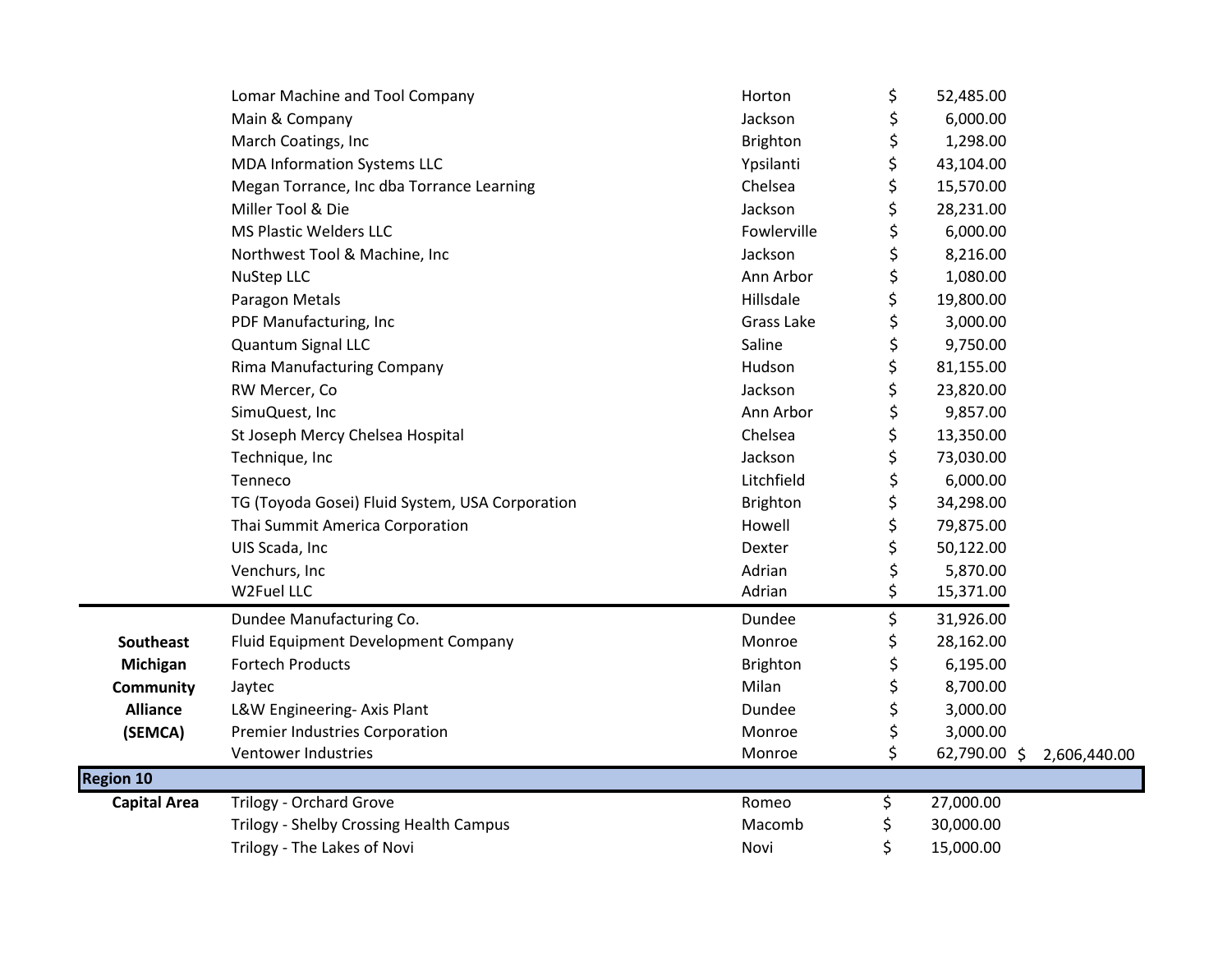|                   | Trilogy - Westlake Health Campus               | Commerce                | \$<br>15,000.00  |
|-------------------|------------------------------------------------|-------------------------|------------------|
| <b>Detroit</b>    | Detroit Edge Tool Company                      | Detroit                 | \$<br>4,896.00   |
| <b>Employment</b> | Disenos Company                                | Detroit                 | \$<br>15,991.00  |
| <b>Solutions</b>  | Edw. C. Levy Co.                               | Dearborn                | \$<br>68,795.00  |
| Corporation       | Fontenot Landscape Services, LLC               | Detroit                 | \$<br>7,000.00   |
| (DESC)            | JCD Detroit Inc dba Green Dot Stables          | Detroit                 | \$<br>1,500.00   |
|                   | Process Control and Instrumentation            | Detroit                 | \$<br>32,690.00  |
|                   | Services to Enhance Potential (STEP)           | Dearborn                | \$<br>9,000.00   |
| Macomb/St.Clair   | <b>Choice Mold Componets</b>                   | Clinton Twp             | \$<br>4,600.00   |
|                   | Diamond Die & Mold Company                     | Clinton Twp             | \$<br>4,500.00   |
|                   | <b>Dominion Technologies Group</b>             | Roseville               | \$<br>26,755.00  |
|                   | FCA US LLC- Sterling Heights                   | <b>Sterling Heights</b> | \$<br>525,000.00 |
|                   | HTI Cybernetics Inc                            | <b>Sterling Heights</b> | \$<br>24,234.00  |
|                   | Katech INC                                     | Clinton Twp             | \$<br>8,820.00   |
|                   | Knight Carbide                                 | Chesterfield Twp.       | \$<br>7,000.00   |
|                   | Lunar Industries, Inc                          | <b>Clinton Twp</b>      | \$<br>4,500.00   |
|                   | Magna Powertrain Sterling Height (MPTSH)       | <b>Sterling Heights</b> | \$<br>40,245.00  |
|                   | Magna-Shelby Foam                              | Shelby Township         | \$<br>39,500.00  |
|                   | <b>New Electric</b>                            | <b>Sterling Heights</b> | \$<br>22,410.00  |
|                   | Paslin                                         | Warren                  | \$<br>34,500.00  |
|                   | PRECISION BORING COMPANY                       | Clinton Twp             | \$<br>12,300.00  |
|                   | Proper Group International                     | Warren                  | \$<br>85,859.00  |
|                   | <b>Punchcraft Machining and Tooling</b>        | Warren                  | \$<br>2,160.00   |
|                   | Safie Specialty foods                          | Chesterfield            | \$<br>109,500.00 |
|                   | The Restoration Doctor                         | Fraser                  | \$<br>2,011.00   |
|                   | TK Mold & Engineering, Inc                     | Romeo                   | \$<br>22,280.00  |
|                   | <b>Tower International</b>                     | Clinton Township        | \$<br>22,666.00  |
|                   | <b>Ultraform Industries</b>                    | Romeo                   | \$<br>14,752.00  |
| <b>Oakland</b>    | Axson Tech US, Inc.                            | <b>Madison Heights</b>  | \$<br>6,545.00   |
|                   | <b>3 Dimensional Services</b>                  | Rochester Hills         | \$<br>15,080.00  |
|                   | A Raymond Tinnerman Automotive, Inc.           | Rochester Hills         | \$<br>48,002.00  |
|                   | ADAgbay Enterprises (dba Decypher Corporation) | <b>Berkley</b>          | \$<br>19,943.00  |
|                   | ADDUXI Inc.                                    | Rochester Hills         | \$<br>22,500.00  |
|                   | Adient                                         | Plymouth                | \$<br>6,000.00   |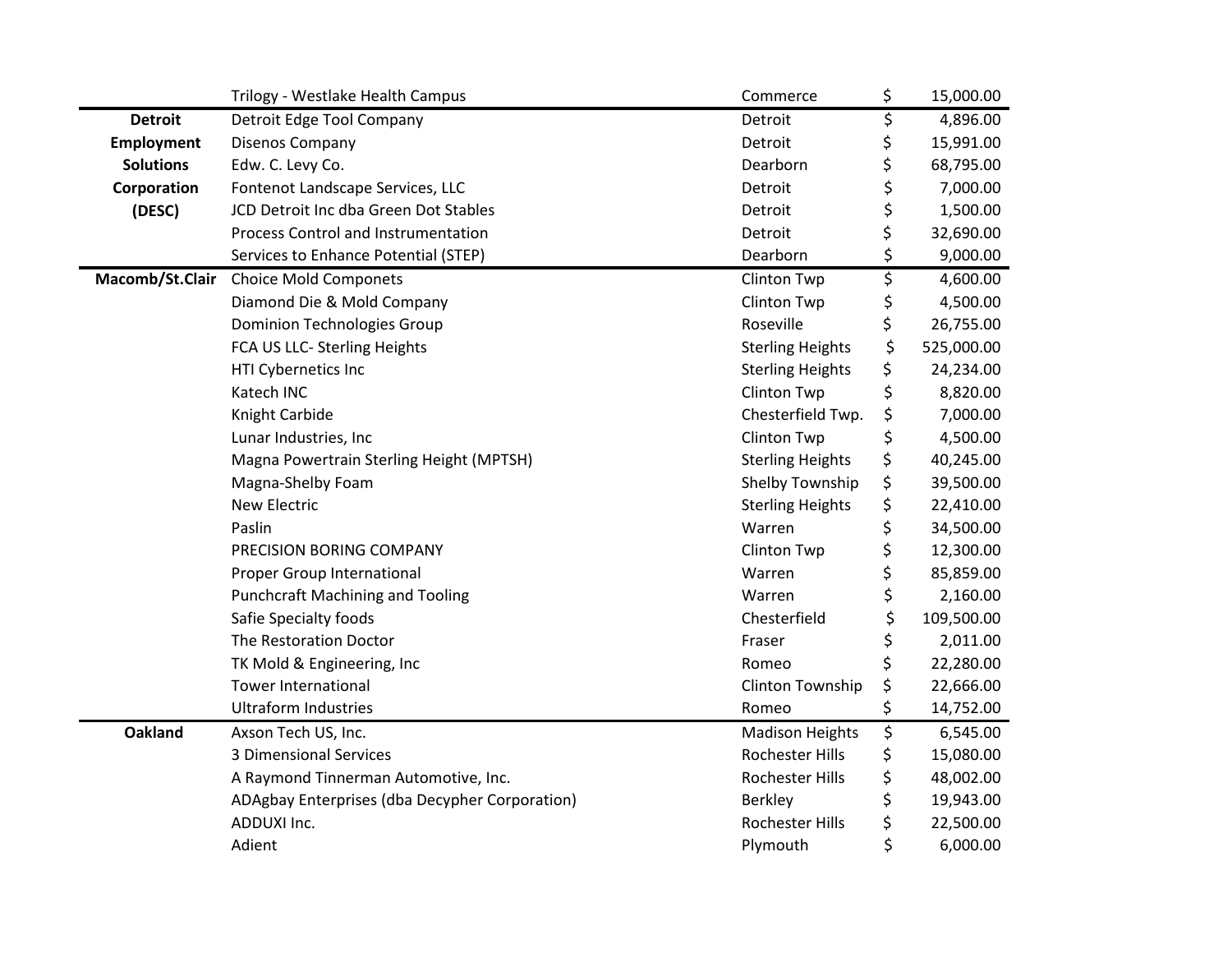| All City Electrical Contractors Inc.              | Pontiac                 | \$<br>18,000.00  |
|---------------------------------------------------|-------------------------|------------------|
| <b>Applied Manufacturing Technologies</b>         | Lake Orion              | \$<br>33,700.00  |
| <b>Automation &amp; Modular Componets</b>         | Davisburg               | \$<br>16,802.00  |
| Avon Automotive                                   | <b>Farmington Hills</b> | \$<br>6,805.00   |
| <b>Becker Orthopedic</b>                          | Troy                    | \$<br>24,327.00  |
| BONGERO CONSTRUCTION CO.                          | Livonia                 | \$<br>3,000.00   |
| BorgWarner Livonia                                | Livonia                 | \$<br>22,500.00  |
| BorgWarner Livonia                                | <b>Auburn Hills</b>     | \$<br>198,148.00 |
| Cadillac Products Automotive Company - HQ         | Troy                    | \$<br>4,500.00   |
| Cadillac Products Automotive Company - Roseville  | Roseville               | \$<br>16,620.00  |
| Cadillac Products Automotive Company - Troy Plant | Troy                    | \$<br>9,445.00   |
| Chassix, Inc.                                     | Southfield              | \$<br>12,000.00  |
| <b>Clear Rate Communications</b>                  | Troy                    | \$<br>6,000.00   |
| Comau                                             | Southfield              | \$<br>75,730.00  |
| Coventry Industries LLC                           | Troy                    | \$<br>6,000.00   |
| <b>Crystal Employment Services</b>                | Troy                    | \$<br>30,000.00  |
| <b>Detroit Engineered Products</b>                | Troy                    | \$<br>35,750.00  |
| Douglas Electric Company, Inc.                    | Wyandotte               | \$<br>30,535.00  |
| Durr Systems, Inc.                                | Southfield              | \$<br>8,923.00   |
| EDAG Inc.                                         | Troy                    | \$<br>7,500.00   |
| Energy Sciences Resource Partners, LLC            | Royal Oak               | \$<br>7,980.00   |
| <b>Equitable Engineering Company</b>              | Troy                    | \$<br>5,595.00   |
| ESG Automotive, Inc.                              | Troy                    | \$<br>99,077.00  |
| <b>Esys Automation</b>                            | <b>Auburn Hills</b>     | \$<br>44,854.00  |
| <b>Exotic Automation &amp; Supply</b>             | <b>Farmington Hills</b> | \$<br>1,500.00   |
| <b>FCA US LLC</b>                                 | <b>Auburn Hills</b>     | \$<br>202,284.00 |
| FTE Automotive USA, Inc                           | <b>Auburn Hills</b>     | \$<br>45,900.00  |
| Fufikura Automotive America, LLC                  | <b>Farmington Hills</b> | \$<br>9,000.00   |
| <b>Gables Services dba GABLETEK</b>               | Troy                    | \$<br>14,468.00  |
| Hannah & Associates                               | Southfield              | \$<br>4,500.00   |
| Henniges Automotive                               | <b>Auburn Hills</b>     | \$<br>28,032.00  |
| <b>Hofer Powertrain</b>                           | Troy                    | \$<br>20,199.00  |
| Independence Commercial Construction, Inc.        | Waterford               | \$<br>9,000.00   |
| <b>Irvin Automotive Products</b>                  | Pontiac                 | \$<br>3,796.00   |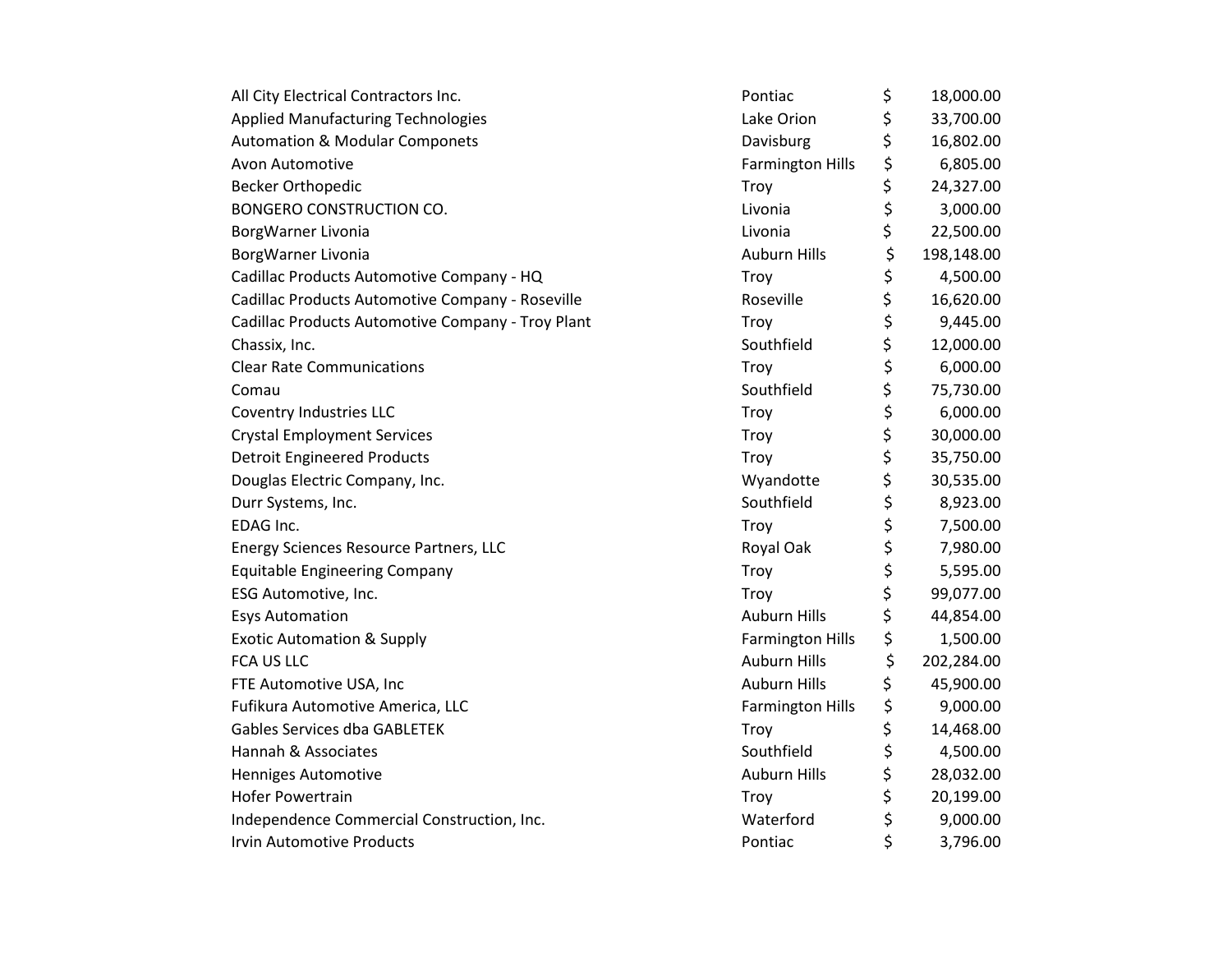| JGA, Inc.                                 | Southfield              | \$<br>23,120.00 |
|-------------------------------------------|-------------------------|-----------------|
| Kay Automotive Graphics                   | Lake Orion              | \$<br>24,340.00 |
| Lawrence Plastics, LLC                    | Clarkston               | \$<br>24,000.00 |
| Lear Corporation - Rochester Hills        | Rochester Hills         | \$<br>23,980.00 |
| Lee Contracting                           | Pontiac                 | \$<br>43,207.00 |
| LGE VC Business Center N.A.- Troy         | Troy                    | \$<br>52,500.00 |
| LGE VC Business Center, N.A. - Hazel Park | <b>Hazel Park</b>       | \$<br>70,000.00 |
| Mando Ameirca C                           | Novi                    | \$<br>28,923.00 |
| <b>Maple Mold Technologies</b>            | <b>Auburn Hills</b>     | \$<br>5,850.00  |
| Marada Industries - Magna                 | New Hudson              | \$<br>62,520.00 |
| <b>Marquardt Switches</b>                 | Rochester Hills         | \$<br>29,610.00 |
| MAS Electrical Service, INC.              | <b>Farmington Hills</b> | \$<br>9,000.00  |
| Multi Drywall & Partition, LLC            | Novi                    | \$<br>15,000.00 |
| <b>NOG Heller</b>                         | Milford                 | \$<br>7,835.00  |
| Northern Sign                             | Pontiac                 | \$<br>7,500.00  |
| <b>Orion Measurement Solutions</b>        | <b>Auburn Hills</b>     | \$<br>3,166.00  |
| P3 North America                          | Southfield              | \$<br>12,960.00 |
| Packaging Concepts and Design             | Troy                    | \$<br>7,300.00  |
| <b>Pentastar Aviation</b>                 | Waterford               | \$<br>21,000.00 |
| Peter-Lacke USA                           | Troy                    | \$<br>3,000.00  |
| <b>PITSS America</b>                      | Troy                    | \$<br>10,485.00 |
| PK Fabricating Inc                        | Ferndale                | \$<br>3,000.00  |
| <b>Plymouth Technology</b>                | Rochester Hills         | \$<br>10,805.00 |
| Preh                                      | Novi                    | \$<br>42,900.00 |
| Rayconnect                                | Rochester Hills         | \$<br>47,392.00 |
| Richard Tool & Die                        | New Hudson              | \$<br>13,500.00 |
| <b>Shannon Precision Fastener LLC</b>     | <b>Auburn Hills</b>     | \$<br>21,876.00 |
| Spire Integrated Systems                  | Troy                    | \$<br>14,000.00 |
| SPRAYTEK, INC.                            | Ferndale                | \$<br>12,690.00 |
| T A Systems, Inc                          | Rochester Hills         | \$<br>11,060.00 |
| <b>Treva Automation</b>                   | Lake Orion              | \$<br>18,000.00 |
| <b>Treva Corporation</b>                  | Lake Orion              | \$<br>1,100.00  |
| Trijicon                                  | Wixom                   | \$<br>31,892.00 |
| <b>Urgent Plastic Services</b>            | Rochester Hills         | \$<br>27,885.00 |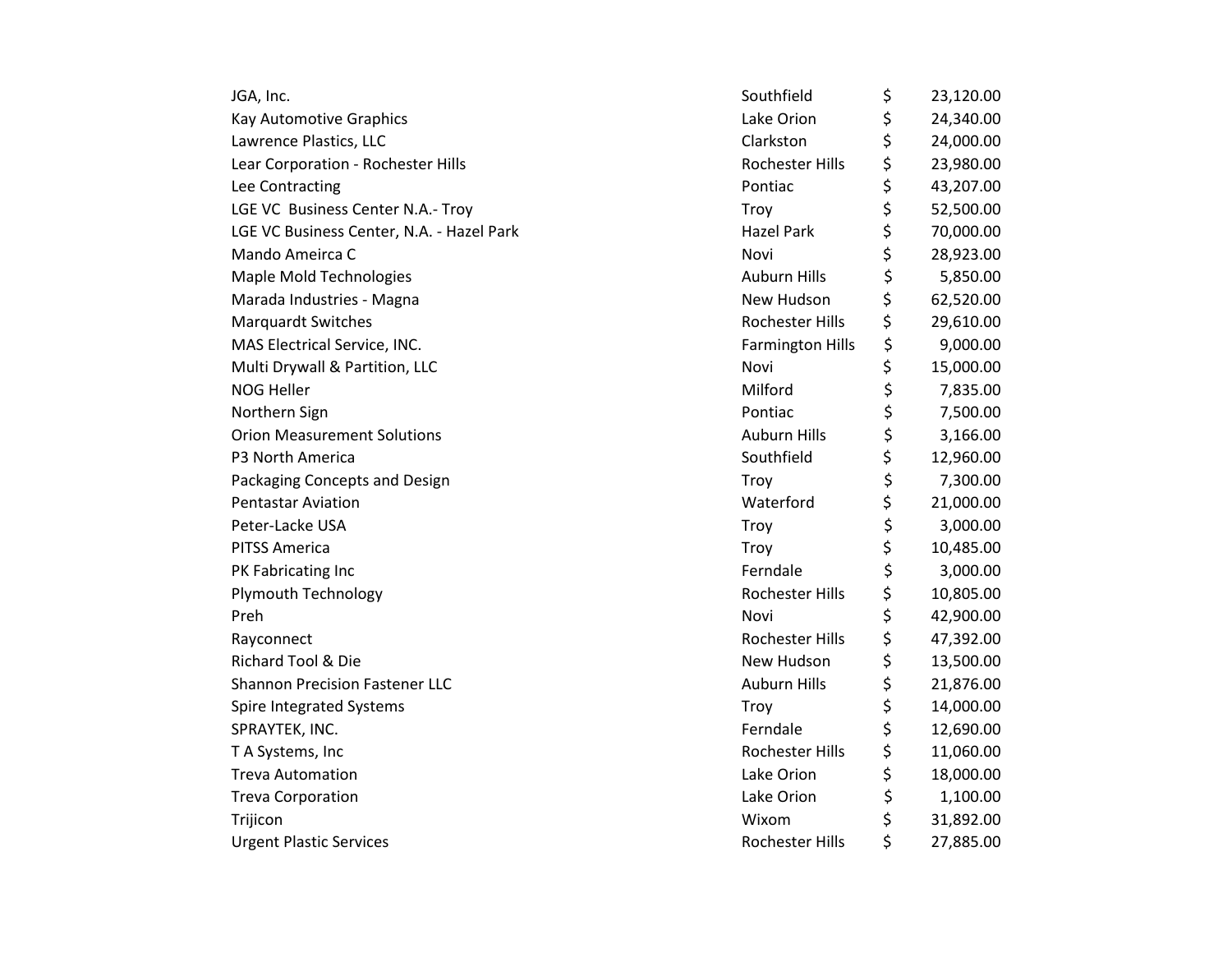|                  | Ushin America, Inc                         | Novi                    | \$                      | 1,500.00   |
|------------------|--------------------------------------------|-------------------------|-------------------------|------------|
|                  | Valeo America-Auburn Hills                 | <b>Auburn Hills</b>     | \$                      | 12,000.00  |
|                  | Valeo America-Troy                         | Troy                    | \$                      | 60,980.00  |
|                  | Vehma International - Magma                | Troy                    | \$                      | 3,000.00   |
|                  | Welding Technology Corp.                   | <b>Farmington Hills</b> | \$                      | 11,695.00  |
| <b>Region 7B</b> | Northern Tool                              | <b>Farmington Hills</b> | \$                      | 5,000.00   |
|                  | <b>Star Cutter Company</b>                 | <b>Farmington Hills</b> | \$                      | 11,175.00  |
| Southeast        | AllMetals                                  | Wixom                   | $\overline{\mathsf{S}}$ | 765.00     |
| <b>Southeast</b> | 4M Industries, Inc                         | Livonia                 | \$                      | 67,750.00  |
| Michigan         | Ackroyd's Scottish Bakery                  | Redford                 | \$                      | 9,707.00   |
| <b>Community</b> | <b>AK Steel Corporation</b>                | Dearborn                | \$                      | 113,883.00 |
| <b>Alliance</b>  | <b>AMI Livonia</b>                         | Livonia                 | \$                      | 14,829.00  |
| (SEMCA)          | Clips & Clamps Industries                  | Plymouth                | \$                      | 5,607.00   |
|                  | <b>CW Bearing</b>                          | Northville              | \$                      | 45,665.00  |
|                  | <b>DFM Solutions</b>                       | Detroit                 | \$                      | 14,793.00  |
|                  | <b>DTE Energy</b>                          | Detroit                 | \$                      | 507,000.00 |
|                  | E&E Manufacturing Company, Inc.            | Plymouth                | \$                      | 58,125.00  |
|                  | El Shaddai Consulting dba EverythingHR     | Rochester Hills         | \$                      | 5,980.00   |
|                  | Environmental Testing and Consulting, Inc. | Romulus                 | \$                      | 67,700.00  |
|                  | <b>FEAST Detroit</b>                       | Inkster                 | \$                      | 2,380.00   |
|                  | Flo-Aire Heating & Cooling                 | Southgate               | \$                      | 9,000.00   |
|                  | Ford Motor Company-Wayne                   | Dearborn                | \$                      | 471,000.00 |
|                  | Ford Sterling Axle Plant                   | <b>Sterling Heights</b> | \$                      | 49,516.00  |
|                  | <b>General Motors Technical Center</b>     | Warren                  | \$                      | 52,586.00  |
|                  | Globe Tech LLC                             | Plymouth                | \$                      | 5,770.00   |
|                  | Hearn Industrial Services Inc - Taylor     | Taylor                  | \$                      | 6,000.00   |
|                  | <b>Hella Electronics Corporation</b>       | Plymouth Twp            | \$                      | 38,954.00  |
|                  | Hi-Vol Products                            | Livonia                 | \$                      | 31,305.00  |
|                  | <b>IFM Americas Inc</b>                    | Plymouth                | \$                      | 16,465.00  |
|                  | <b>Isuzu North America</b>                 | Plymouth                | \$                      | 59,827.00  |
|                  | JCGibbons MFG Inc                          | Livonia                 | \$                      | 9,289.00   |
|                  | Johnson Matthey                            | Taylor                  | \$                      | 9,295.00   |
|                  | L&W Engineering- Tech Center               | New Boston              | \$                      | 20,510.00  |
|                  | Lear Corporation - Taylor Plant            | Taylor                  | \$                      | 9,575.00   |